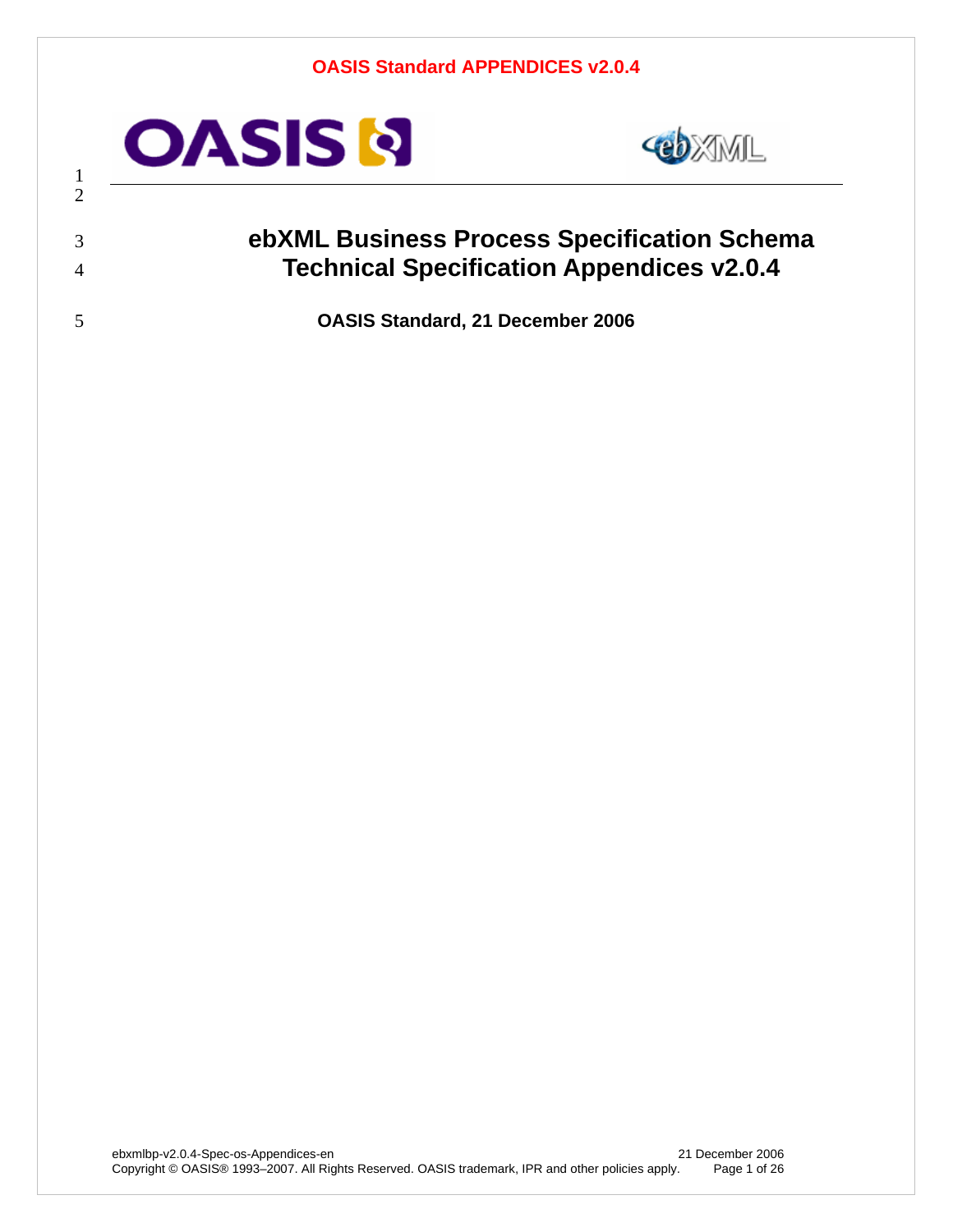| 6                                                  | <b>Specification URIs:</b>                                                                                                                                                                                                                                                                                                                                                                                                                                                               |
|----------------------------------------------------|------------------------------------------------------------------------------------------------------------------------------------------------------------------------------------------------------------------------------------------------------------------------------------------------------------------------------------------------------------------------------------------------------------------------------------------------------------------------------------------|
| 7                                                  | <b>This Version:</b>                                                                                                                                                                                                                                                                                                                                                                                                                                                                     |
| 8                                                  | docs.oasis-open.org/ebxml-bp/2.0.4/OS/spec/ebxmlbp-v2.0.4-Spec-os-Appendices-en.doc                                                                                                                                                                                                                                                                                                                                                                                                      |
| 9                                                  | docs.oasis-open.org/ebxml-bp/2.0.4/OS/spec/ebxmlbp-v2.0.4-Spec-os-Appendices-en-html/                                                                                                                                                                                                                                                                                                                                                                                                    |
| 10                                                 | docs.oasis-open.org/ebxml-bp/2.0.4/OS/spec/ebxmlbp-v2.0.4-Spec-os-Appendices-en.odt                                                                                                                                                                                                                                                                                                                                                                                                      |
| 11                                                 | docs.oasis-open.org/ebxml-bp/2.0.4/OS/spec/ebxmlbp-v2.0.4-Spec-os-Appendices-en.pdf                                                                                                                                                                                                                                                                                                                                                                                                      |
| 12                                                 | <b>Previous Version:</b>                                                                                                                                                                                                                                                                                                                                                                                                                                                                 |
| 13                                                 | docs.oasis-open.org/ebxml-bp/2.0.4/ebxmlbp-v2.0.4-Spec-cs-Appendices-en.odt                                                                                                                                                                                                                                                                                                                                                                                                              |
| 14                                                 | docs.oasis-open.org/ebxml-bp/2.0.4/ebxmlbp-v2.0.4-Spec-cs-Appendices-en.pdf                                                                                                                                                                                                                                                                                                                                                                                                              |
| 15                                                 | <b>Latest Version:</b>                                                                                                                                                                                                                                                                                                                                                                                                                                                                   |
| 16                                                 | docs.oasis-open.org/ebxml-bp/2.0.4/ebxmlbp-v2.0.4-Spec-os-Appendices-en.doc                                                                                                                                                                                                                                                                                                                                                                                                              |
| 17                                                 | docs.oasis-open.org/ebxml-bp/2.0.4/ebxmlbp-v2.0.4-Spec-os-Appendices-en.html                                                                                                                                                                                                                                                                                                                                                                                                             |
| 18                                                 | docs.oasis-open.org/ebxml-bp/2.0.4/ebxmlbp-v2.0.4-Spec-os-Appendices-en.odt                                                                                                                                                                                                                                                                                                                                                                                                              |
| 19                                                 | docs.oasis-open.org/ebxml-bp/2.0.4/ebxmlbp-v2.0.4-Spec-os-Appendices-en.pdf                                                                                                                                                                                                                                                                                                                                                                                                              |
| 20                                                 | <b>Technical Committee:</b>                                                                                                                                                                                                                                                                                                                                                                                                                                                              |
| 21                                                 | ebXML Business Process Technical Committee (TC)                                                                                                                                                                                                                                                                                                                                                                                                                                          |
| 22                                                 | <b>Co-chairs:</b>                                                                                                                                                                                                                                                                                                                                                                                                                                                                        |
| 23                                                 | Dale Moberg, Cyclone Commerce/Axway                                                                                                                                                                                                                                                                                                                                                                                                                                                      |
| 24                                                 | Monica J. Martin, Sun Microsystems                                                                                                                                                                                                                                                                                                                                                                                                                                                       |
| 25                                                 | <b>Editors:</b>                                                                                                                                                                                                                                                                                                                                                                                                                                                                          |
| 26                                                 | Jean-Jacques Dubray, Individual, <i>idubray@gmail.com</i> [previous]                                                                                                                                                                                                                                                                                                                                                                                                                     |
| 27                                                 | Sally St. Amand, Individual, sallystamand@yahoo.com                                                                                                                                                                                                                                                                                                                                                                                                                                      |
| 28                                                 | Monica J. Martin, Sun Microsystems, co-chair, monica.martin@sun.com                                                                                                                                                                                                                                                                                                                                                                                                                      |
| 29<br>30<br>31<br>32<br>33<br>34<br>35<br>36<br>37 | <b>Contributors:</b><br>John Yunker, Individual yunker@amazon.com (previous member)<br>David Webber, Individual, <david@drrw.info><br/>Dale Moberg, Cyclone Commerce/Axway, co-chair, dmoberg@us.axway.com<br/>Kenji Nagahashi, Fujitsu, nagahashi@us.fujitsu.com<br/>Stephen Green, Individual, stephengreenubl@gmail.com (previous member)<br/>Sacha Schlegel, Individual, sacha@schlegel.li<br/>Monica J. Martin, Sun Microsystems, co-chair, monica.martin@sun.com</david@drrw.info> |
| 38                                                 | Contributions for the development of ebBP examples of UBL related documents by J. Dean                                                                                                                                                                                                                                                                                                                                                                                                   |
| 39                                                 | Hemopo, ebxml-dev, New Zealand (user community), and Stephen Green, UK local government                                                                                                                                                                                                                                                                                                                                                                                                  |
| 40                                                 | (user community) and Sacha Schlegel (Member).                                                                                                                                                                                                                                                                                                                                                                                                                                            |
| 41                                                 | <b>Related Work:</b>                                                                                                                                                                                                                                                                                                                                                                                                                                                                     |
| 42                                                 | See Section 1.4 : Related Documents.                                                                                                                                                                                                                                                                                                                                                                                                                                                     |
| 43                                                 | <b>Abstract:</b>                                                                                                                                                                                                                                                                                                                                                                                                                                                                         |
| 44                                                 | This document defines a standards-based business process foundation that promotes the                                                                                                                                                                                                                                                                                                                                                                                                    |
| 45                                                 | automation and predictable exchange of Business Collaboration definitions using XML.                                                                                                                                                                                                                                                                                                                                                                                                     |
| 46                                                 | <b>Status:</b>                                                                                                                                                                                                                                                                                                                                                                                                                                                                           |
| 47                                                 | This set of ebXML Business Process Specification Schema (short name: ebBP) documents are                                                                                                                                                                                                                                                                                                                                                                                                 |
| 48                                                 | compatible with the ebXML Business Process Specification Schema v1.01 technical specification                                                                                                                                                                                                                                                                                                                                                                                            |
| 49                                                 | and schema, and a migration path is possible from v1.01, v1.04 and v1.05 to v2.0.x documents.                                                                                                                                                                                                                                                                                                                                                                                            |
| 50                                                 | The technical specification supersedes the v2.0 Committee Draft / Committee Specification, and                                                                                                                                                                                                                                                                                                                                                                                           |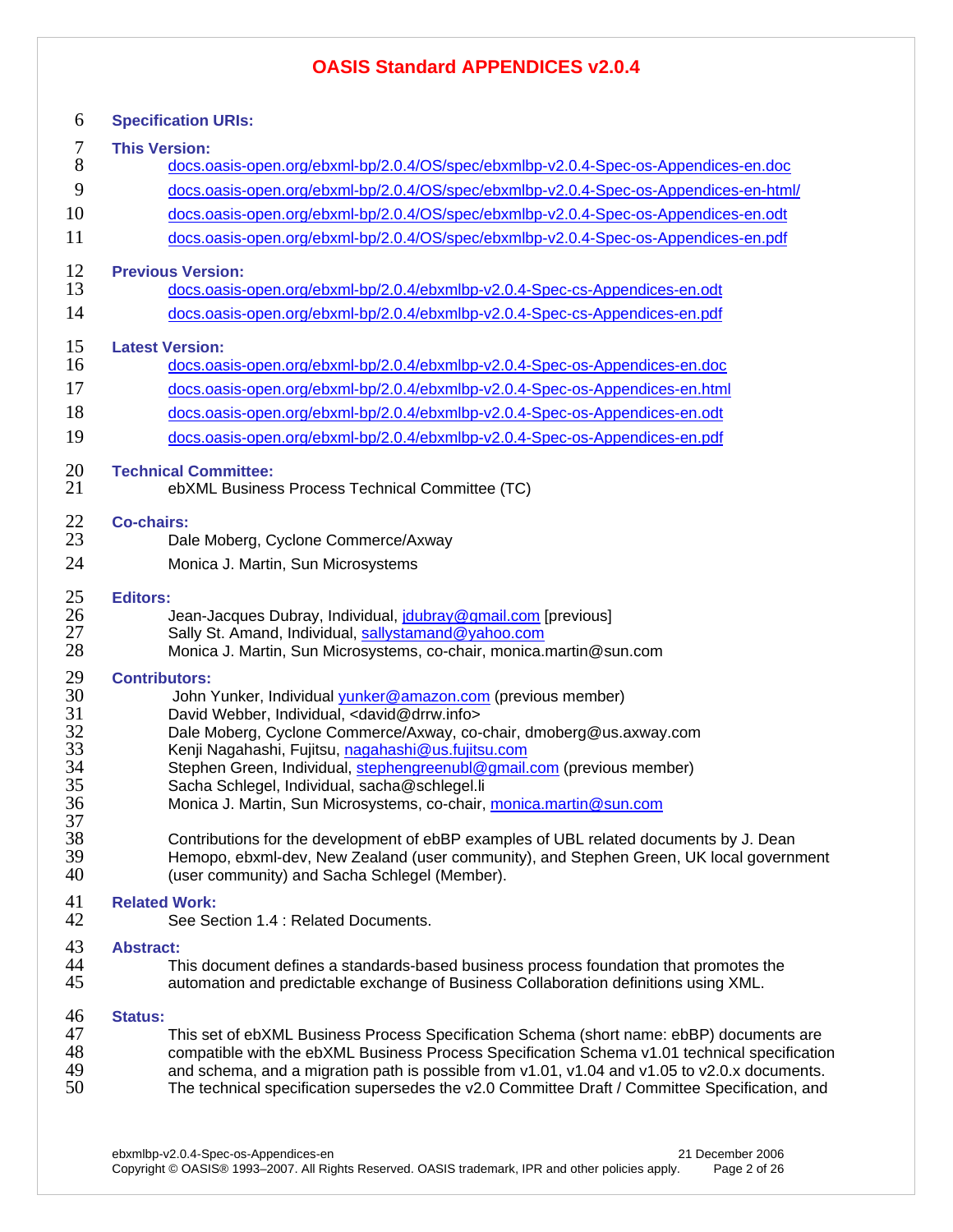| 51 | v2.0.1 and v2.0.2 Committee Drafts, and the v2.0.3 Committee Specification. <sup>1</sup> Six packages are |
|----|-----------------------------------------------------------------------------------------------------------|
| 52 | provided for ebBP:                                                                                        |
| 53 | 1. Normative: A package for the technical specification and appendices (Artifact Type:                    |
| 54 | Spec, and Artifact Type: Spec and Descriptive Name: Appendices)                                           |
| 55 | 2. Normative: A package for the core schema (Artifact Type: Schema)                                       |
| 56 | 3. Normative: A package for the Business Signal schema (Artifact Type: Schema,                            |
| 57 | Descriptive Name: SignalSchema)                                                                           |
| 58 | 4. Non-normative: A package that includes the Business Transaction patterns matrices,                     |
| 59 | Public Review comments list, a for Extensible Stylesheet Language Transformation                          |
| 60 | (XSLT) conversion to assist the user community to begin to migrate v1.01, v1.04 and                       |
| 61 | v1.05 ebBP instances (for information and reference only) [Artifact Type: Document,                       |
| 62 | Descriptive Name: Supplements],                                                                           |
| 63 | 5. Normative: A package of ebBP schema-generated documentation for ebBP schema                            |
| 64 | (Artifact Type: Document, Descriptive Name: Schema)                                                       |
| 65 | 6. Normative: A package of ebBP signal schema-generated documentation (Artifact Type:                     |
| 66 | Document, Descriptive Name: SignalSchema). These documents are updated                                    |
| 67 | periodically. Send comments to the editor.                                                                |
| 68 | Exemplary process definition and signal instances and illustrations are also provided in a publicly       |
| 69 | available package on the OASIS site. This final package is non-normative and outside the review           |
| 70 | and TC process cycle of this technical specification.                                                     |
| 71 | The ebXML Business Process TC charter including scope is found at: http://www.oasis-                      |
| 72 | open.org/committees/ebxml-bp/charter.php.                                                                 |
| 73 | Committee members should send comments on this specification to the ebxml-bp@lists.oasis-                 |
| 74 | open.org list. Others should subscribe to and send comments to the ebxml-bp-                              |
| 75 | comment@lists.oasis-open.org list. To subscribe, send an email message to ebxml-bp-comment-               |
| 76 | request@lists.oasis-open.org with the word "subscribe" as the body of the message.                        |
| 77 | For information on whether any patents have been disclosed that may be essential to                       |
| 78 | implementing this specification, and any offers of patent licensing terms, please refer to the            |
| 79 | Intellectual Property Rights section of the ebXML Business Process TC web page                            |
| 80 | (http://www.oasis-open.org/committees/ebxml-bp/ipr.php). The IPR policy in effect as of this              |
| 81 | document is the Legacy IPR policy.                                                                        |
| 82 | The non-normative errata page for this specification is located at www.oasis-                             |
| 83 | open.org/committees/ebxml-bp.                                                                             |

THE RECORD THE PROCED THE PROCED THE PROCED THE PROCESS TE process The Advancement of Structured Information Standards (OASIS) TC process indicates Committee Specification while the new TC process indicates Committee Draft followed by a Committee Specification. The v2.0 packages were applicable under the old and new TC processes.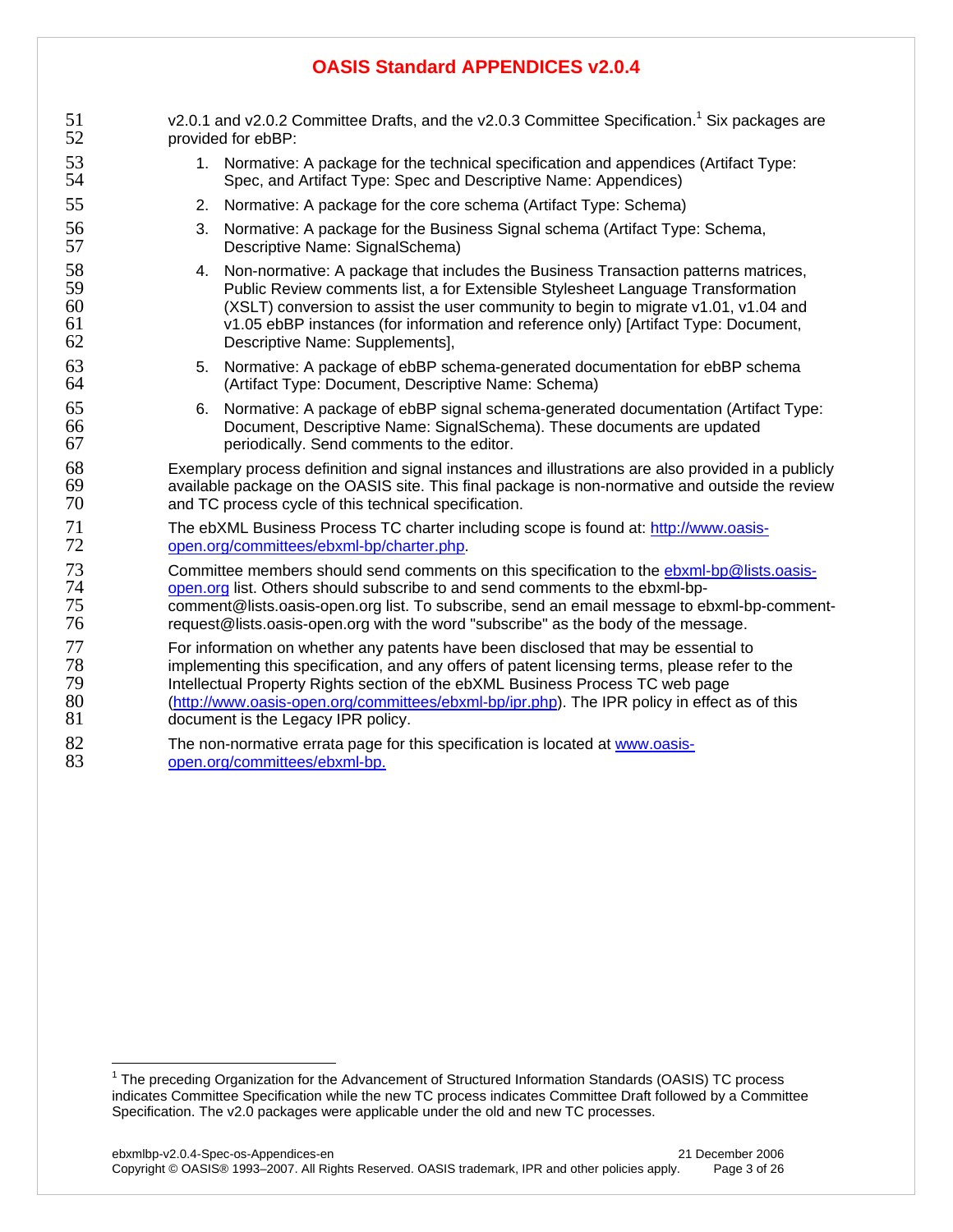# **Table of Contents**

| 92<br>93   | ebXML Business Process Specification Schema Technical Specification                      |  |
|------------|------------------------------------------------------------------------------------------|--|
| 94         | $\mathbf{1}$                                                                             |  |
| 95         |                                                                                          |  |
| 96         |                                                                                          |  |
| 97         |                                                                                          |  |
| 98         |                                                                                          |  |
| 99         |                                                                                          |  |
| 100        |                                                                                          |  |
| 101        |                                                                                          |  |
| 102<br>103 | Note: The technical specification is held in a separate document in the Spec<br>package. |  |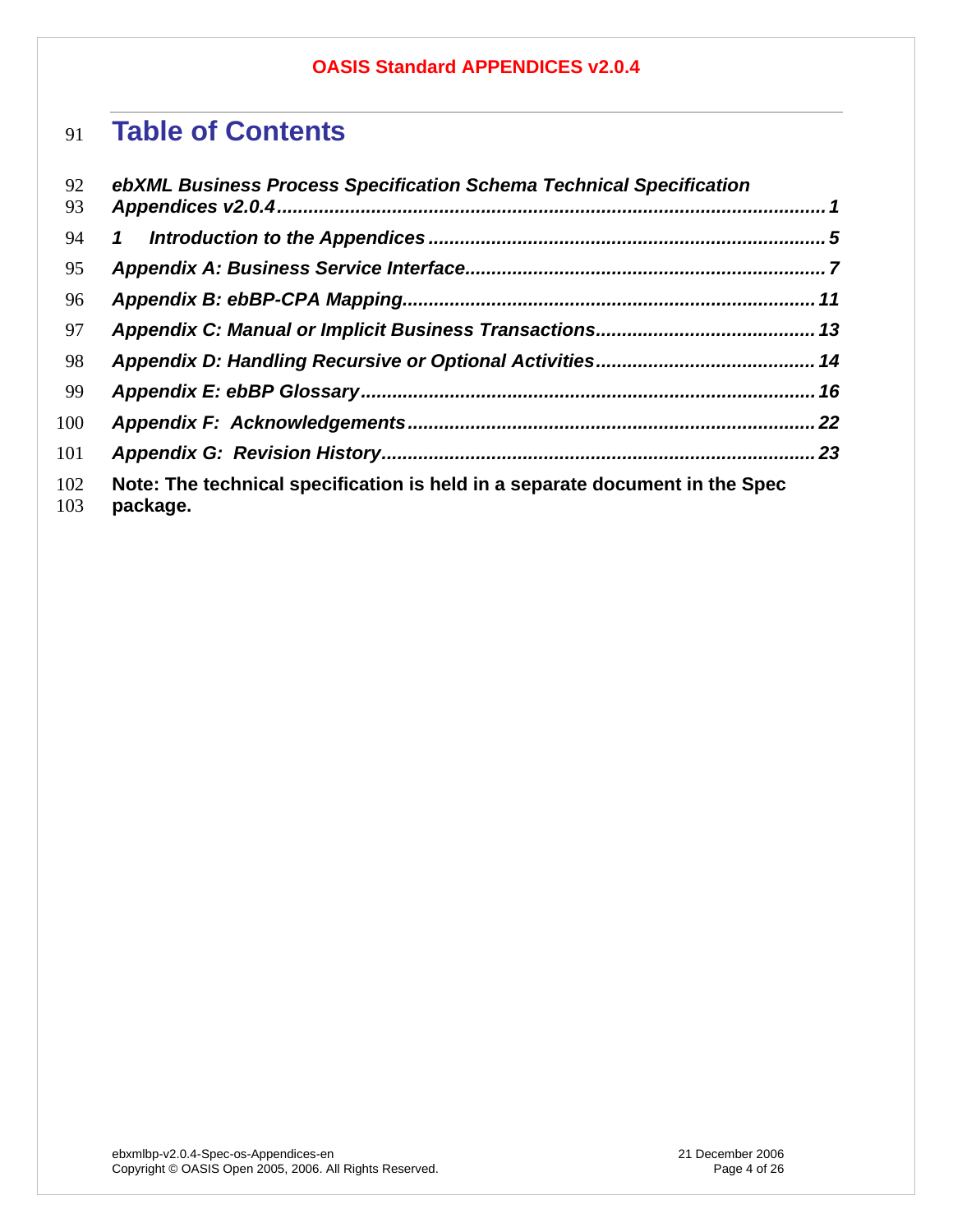## <sup>104</sup>**1 Introduction to the Appendices**

105<br>106 These appendices are intended to be used with the  $v2.0.4$  technical specification.

- 107 Appendix A: An overview of the Business Service Interface (BSI)
- 108 Appendix B: Relevant CPA-ebBP mapping. Note see the non-normative<br>109 examples package for instances relevant to this mapping. examples package for instances relevant to this mapping.
- 110 Appendix C: An overview on manual or implicit activities
- 111 Appendix D: An overview of recursive or optional activities
- 112 Appendix E: ebBP Glossary
- 113 Appendix F: Acknowledgements
- 114 Appendix G: Revision History

115 Note: Only Appendix A includes normative language while all other appendices are informational<br>116 in nature. The appendices are included in the normative package with the technical specification. in nature. The appendices are included in the normative package with the technical specification.

117 Exemplary signal and process definition instances are found on the OASIS web site. This<br>118 package is separate as more examples are anticipated as more user communities and inte

- 118 package is separate as more examples are anticipated as more user communities and interested 119 parties use ebBP.
- parties use ebBP.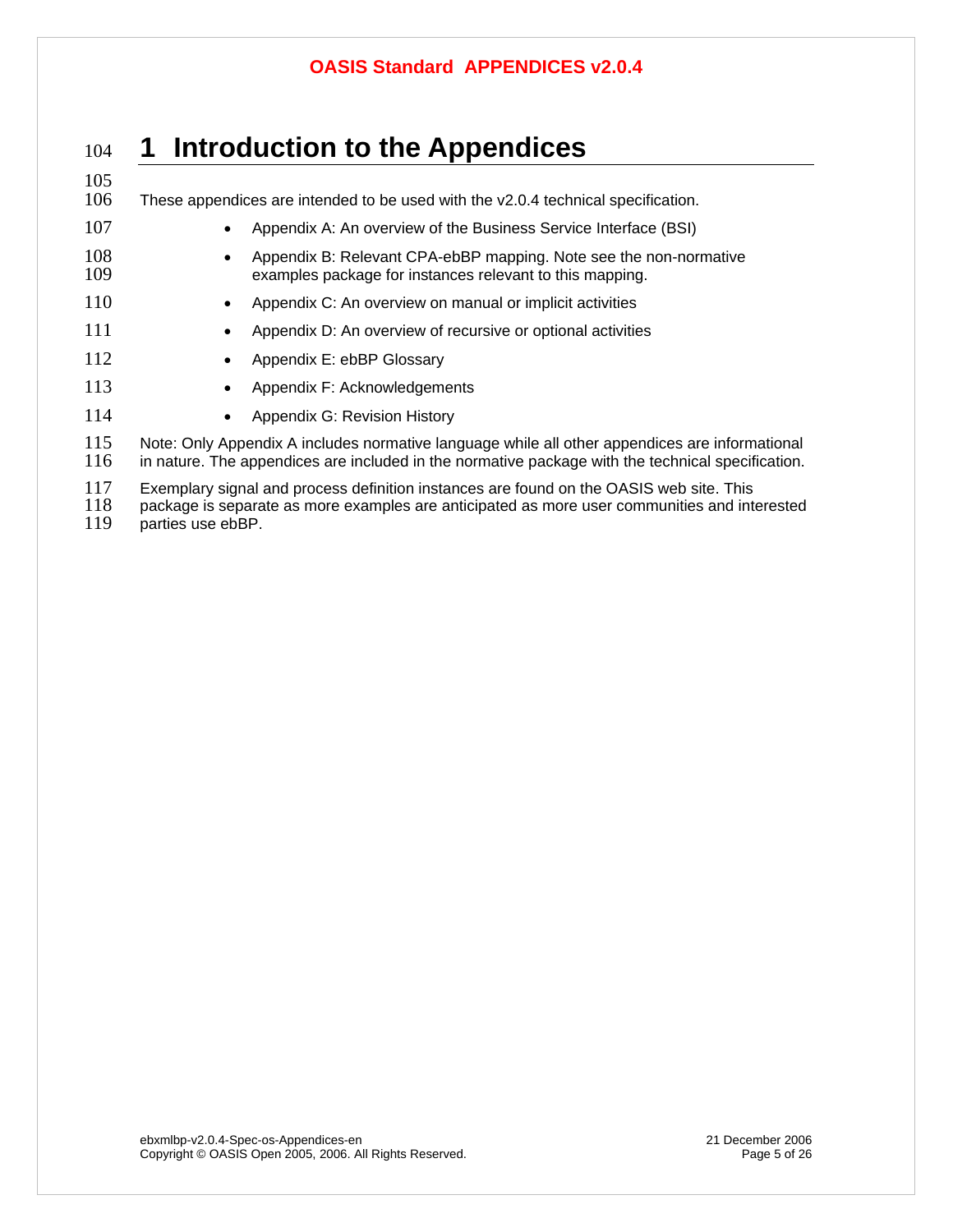## <sup>113</sup>**Notices**

114 OASIS takes no position regarding the validity or scope of any intellectual property or other rights 115 that mights that mights that mights be claimed to pertain to the implementation or use of the technology describe that might be claimed to pertain to the implementation or use of the technology described in this 116 document or the extent to which any license under such rights might or might not be available; 117 neither does it represent that it has made any effort to identify any such rights. Information on 118 OASIS's procedures with respect to rights in OASIS specifications can be found at the OASIS 118 OASIS's procedures with respect to rights in OASIS specifications can be found at the OASIS 119 website. Copies of claims of rights made available for publication and any assurances of licenses<br>120 to be made available, or the result of an attempt made to obtain a general license or permission 120 to be made available, or the result of an attempt made to obtain a general license or permission 121 for the use of such proprietary rights by implementors or users of this specification, can be 121 for the use of such proprietary rights by implementors or users of this specification, can be 122 obtained from the OASIS Executive Director. obtained from the OASIS Executive Director.

- 123 OASIS invites any interested party to bring to its attention any copyrights, patents or patent<br>124 applications, or other proprietary rights which may cover technology that may be required to 124 applications, or other proprietary rights which may cover technology that may be required to 125 implement this specification. Please address the information to the OASIS Executive Directo implement this specification. Please address the information to the OASIS Executive Director.
- 126 Copyright© OASIS® 1993–2007. All Rights Reserved. OASIS trademark, IPR and other policies 127 apply. apply.
- 128 This document and translations of it may be copied and furnished to others, and derivative works<br>129 that comment on or otherwise explain it or assist in its implementation may be prepared, copied,
- 129 that comment on or otherwise explain it or assist in its implementation may be prepared, copied, 130 published and distributed, in whole or in part, without restriction of any kind, provided that the
- 130 published and distributed, in whole or in part, without restriction of any kind, provided that the 131 above copyright notice and this paragraph are included on all such copies and derivative work
- 131 above copyright notice and this paragraph are included on all such copies and derivative works.<br>132 However, this document itself may not be modified in any way, such as by removing the copyrigl
- 132 However, this document itself may not be modified in any way, such as by removing the copyright 133 notice or references to OASIS, except as needed for the purpose of developing OASIS
- 133 notice or references to OASIS, except as needed for the purpose of developing OASIS
- 134 specifications, in which case the procedures for copyrights defined in the OASIS Intellectual<br>135 Property Rights document must be followed, or as required to translate it into languages othe 135 Property Rights document must be followed, or as required to translate it into languages other 136 ther
- than English.
- 137 The limited permissions granted above are perpetual and will not be revoked by OASIS or its 138 successors or assigns. successors or assigns.
- 139 This document and the information contained herein is provided on an "AS IS" basis and OASIS<br>140 DISCLAIMS ALL WARRANTIES, EXPRESS OR IMPLIED, INCLUDING BUT NOT LIMITED TO
- 140 DISCLAIMS ALL WARRANTIES, EXPRESS OR IMPLIED, INCLUDING BUT NOT LIMITED TO
- 141 ANY WARRANTY THAT THE USE OF THE INFORMATION HEREIN WILL NOT INFRINGE<br>142 ANY RIGHTS OR ANY IMPLIED WARRANTIES OF MERCHANTABILITY OR FITNESS FOR
- 142 ANY RIGHTS OR ANY IMPLIED WARRANTIES OF MERCHANTABILITY OR FITNESS FOR A<br>143 PARTICULAR PURPOSE
- 143 PARTICULAR PURPOSE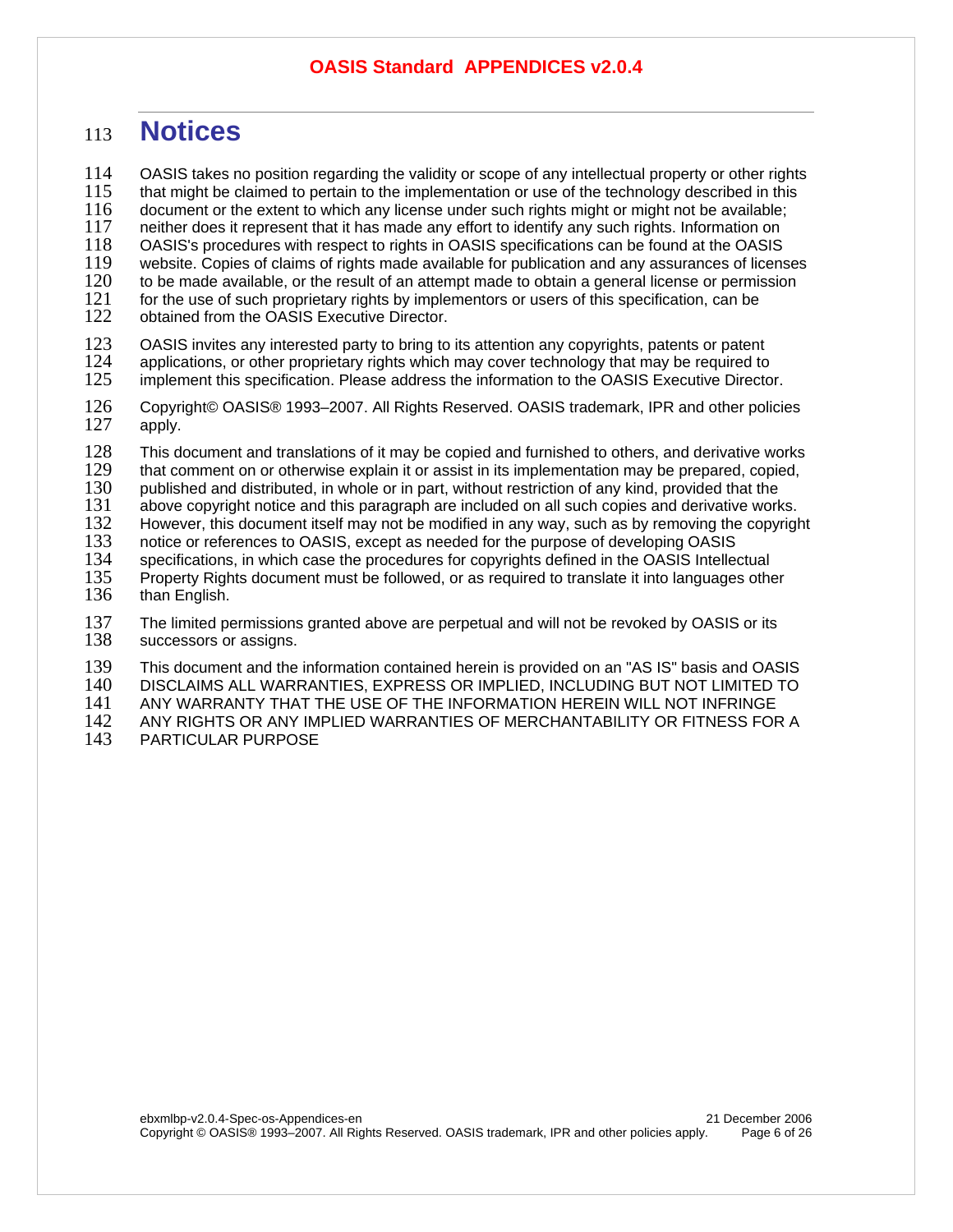## <sup>157</sup>**Appendix A: Business Service Interface**

<span id="page-6-0"></span>158 In the context of this technical specification, the Business Service Interface (BSI) is a logical<br>159 definition for a party's actions, exposed as business services. It may be seen as a logical sha 159 definition for a party's actions, exposed as business services. It may be seen as a logical shared 160 definition at different nodes. Logically, a BSI is a partner's implementation of the shared definition 161<br>161 of business states and actions relevant to a common business goal. The BSI specifies the 161 of business states and actions relevant to a common business goal. The BSI specifies the 162<br>162 allowed set of business process and business object states of a business process, and the 162 allowed set of business process and business object states of a business process, and the rules<br>163 governing transitions between those states. In the context of the ebBP technical specification, 163 governing transitions between those states. In the context of the ebBP technical specification,<br>164 only the shared business process is being managed. The interface to the BSI is through busine 164 only the shared business process is being managed. The interface to the BSI is through business 165 messages and signals. messages and signals. 166<br>167 167 In execution, the BSI uses the current state of the business process, as defined in the Business 168<br>168 Collaboration model, to quide actions and report the state changes. The ebBP technical 168 Collaboration model, to guide actions and report the state changes. The ebBP technical<br>169 specification defines the BSI behavior within the boundaries of the shared collaboration of 169 specification defines the BSI behavior within the boundaries of the shared collaboration definition, 170 but does not dictate its technical implementation. Its realization may be accomplished by using 170 but does not dictate its technical implementation. Its realization may be accomplished by using <br>171 other supporting functions. other supporting functions. 172<br>173 173 As described in this technical specification, the BSI is the logical set of transactions necessary to 174 achieve a common goal. The BSI MAY bound the behavior of a Message Service Interface in the 174 achieve a common goal. The BSI MAY bound the behavior of a Message Service Interface in the 155<br>175 context of the shared collaboration definition. The BSI also provides requirements to the Message 175 context of the shared collaboration definition. The BSI also provides requirements to the Message<br>176 service Interface, such as quality of service (such as non-repudiation, authorization, etc) and 176 service Interface, such as quality of service (such as non-repudiation, authorization, etc) and <br>177 service configuration capabilities. service configuration capabilities. 178<br>179 179 The logical BSI MAY be associated with the messaging component. The BSI MAY be completely 180 separate from the Message Service Interface (which is also another abstract boundary). The 180 separate from the Message Service Interface (which is also another abstract boundary). The 181<br>181 Messaging Service Interface, in the context of this technical specification, encompasses the s 181 Messaging Service Interface, in the context of this technical specification, encompasses the set of 182<br>182 messages exchanged between partners, and the interface-defined rules governing the sequence 182 messages exchanged between partners, and the interface-defined rules governing the sequence 183<br>183 and processing used to support a business process. The ebBP artifacts may specify the 183 and processing used to support a business process. The ebBP artifacts may specify the 184<br>184 sequence and some of the processing rules. The BSI and Messaging Service Interface N 184 sequence and some of the processing rules. The BSI and Messaging Service Interface MAY<br>185 effectively be used together. Or. the Message Service Interface MAY be used without a BSI. effectively be used together. Or, the Message Service Interface MAY be used without a BSI. 186<br>187 Therefore, a BSI is: 188<br>189 189 1. A discrete set of business process states (results of Business Transactions)<br>190 190 190 1910 Shared and aligned between trading partners. 190 shared and aligned between trading partners. 191 2. A discrete set of Business Transactions.<br>192 3. A discrete set of transitions between Bus 192 3. A discrete set of transitions between Business Transactions.<br>193 193 4. The business rules governing (1) through (3). 4. The business rules governing (1) through (3). 194<br>195 195 As indicated in the technical specification, this software component recognizes the Business<br>196 Document Flows and Business Signals, and their relationship to the Business Transaction 196 Document Flows and Business Signals, and their relationship to the Business Transaction<br>197 patterns (and business semantics). These capabilities provide the baseline for shared 197 patterns (and business semantics). These capabilities provide the baseline for shared<br>198 understanding, state alignment and inherently realization of the expectations of the par 198 understanding, state alignment and inherently realization of the expectations of the parties 199 involved. involved. 200 The set of implementation choices may include use of Java<sup>™[2](#page-6-0)</sup> beans, web services, etc. That  $202$  may define the business services are not specified. may define the business services are not specified. 203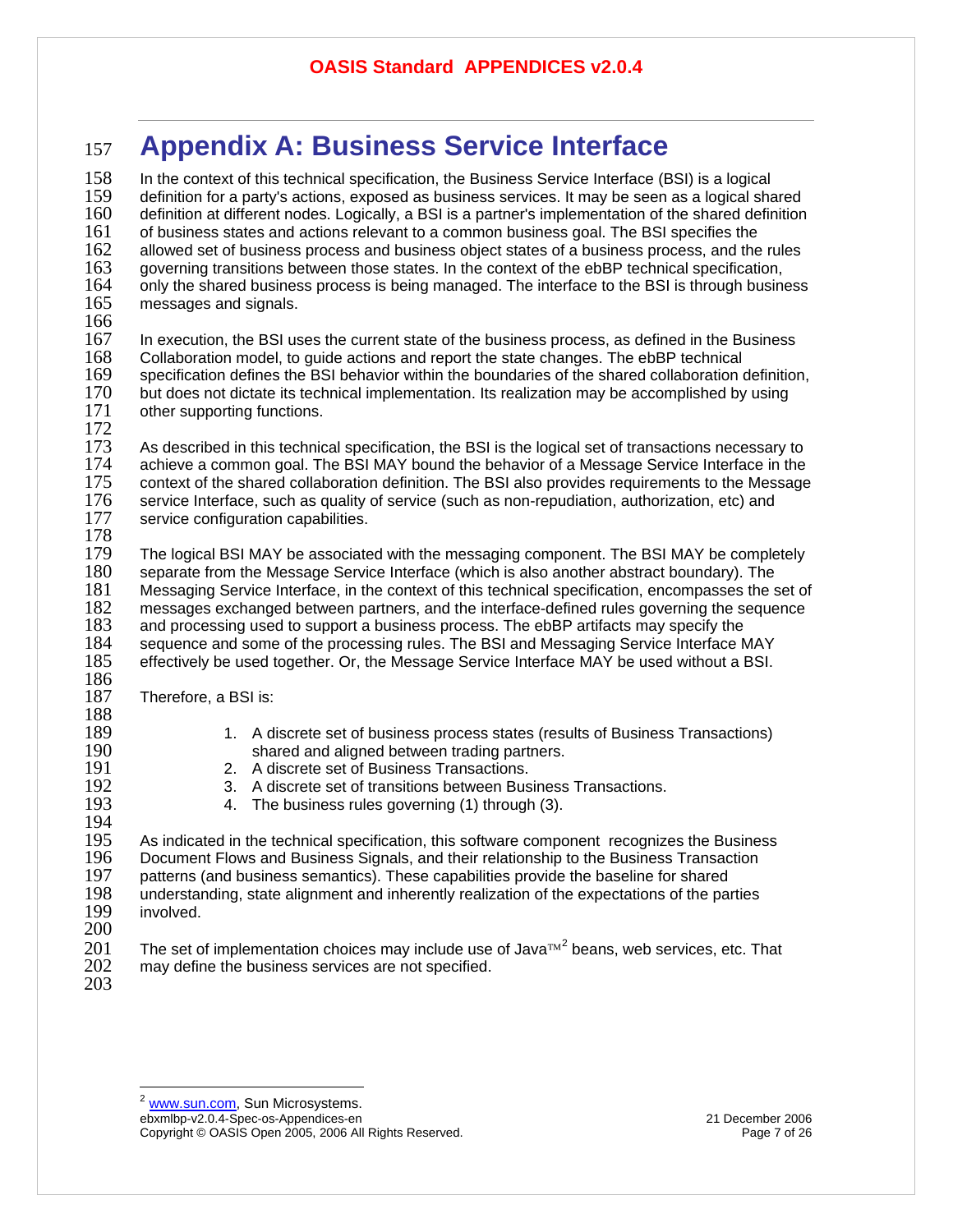204 A CPA actually specifies the interface with access points defined by the business process<br>205 specification used. The CPA, which may contain a reference to an ebBP definition, serves

205 specification used. The CPA, which may contain a reference to an ebBP definition, serves as the 206 basis for the configuration of the BSI to enforce the protocol and semantics of the ebBP definition

206 basis for the configuration of the BSI to enforce the protocol and semantics of the ebBP definition<br>207 or, in certain cases, override such rules, as depicted in Figure 1. The technical specification

207 or, in certain cases, override such rules, as depicted in Figure 1. The technical specification<br>208 describes in more detail the relationshp between the ebBP and the CPA. describes in more detail the relationshp between the ebBP and the CPA.

ebxmlbp-v2.0.4-Spec-os-Appendices-en 21 December 2006 Copyright © OASIS Open 2005, 2006 All Rights Reserved. Page 8 of 26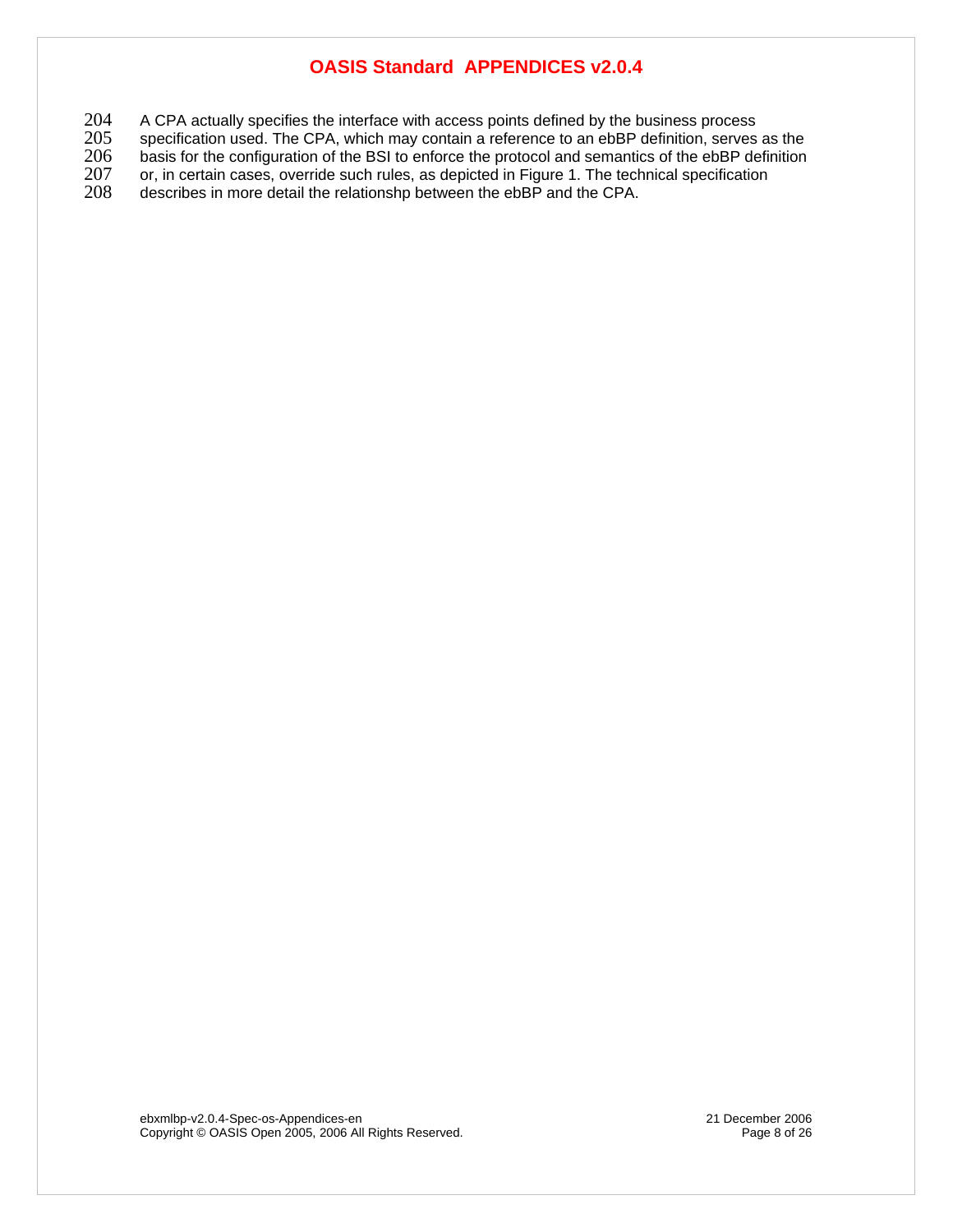

ebxmlbp-v2.0.4-Spec-os-Appendices-en 21 December 2006 Copyright © OASIS Open 2005, 2006 All Rights Reserved. **Page 9 of 26** Page 9 of 26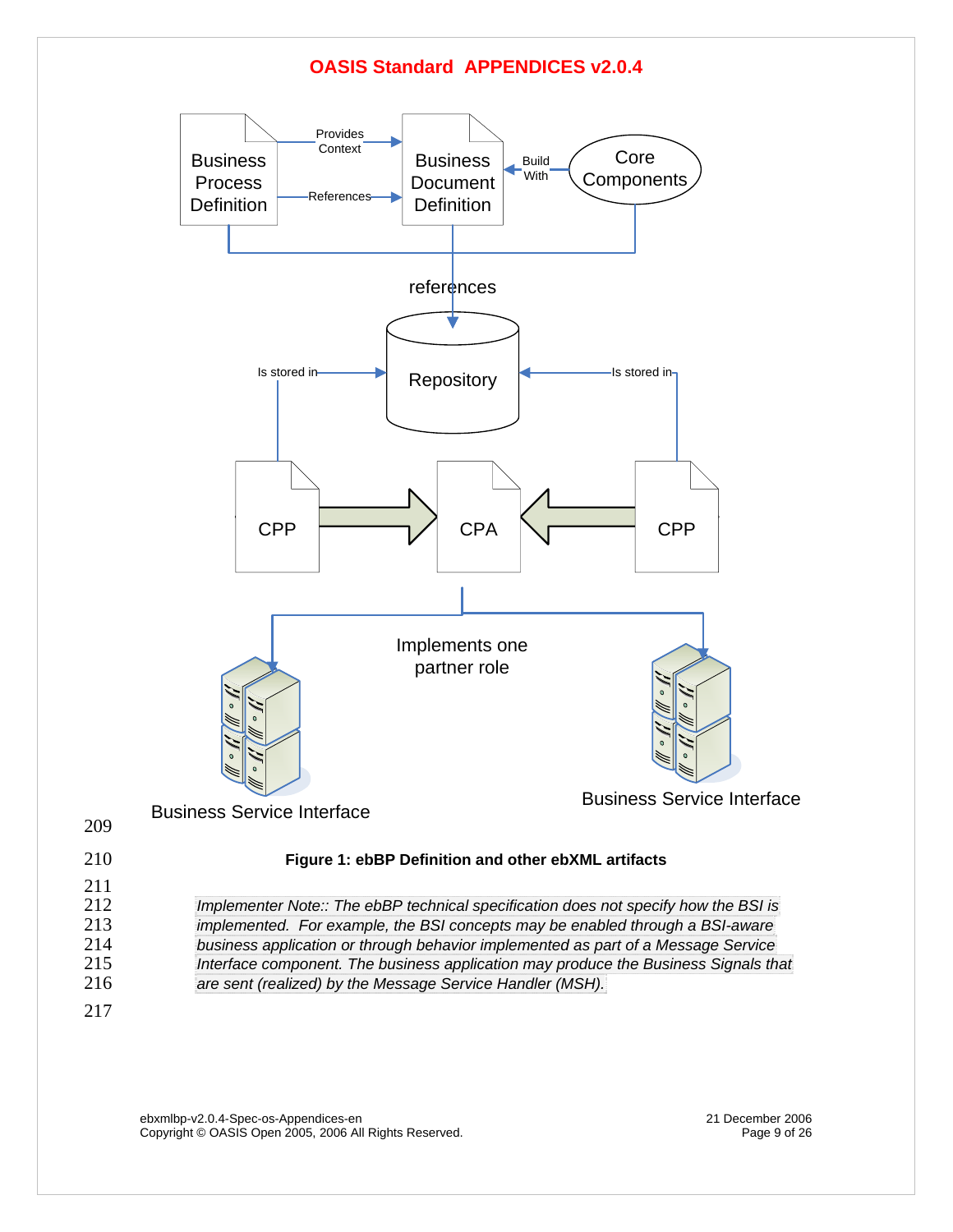- 218 At a minimum, the BSI MAY relate to the Message Service Interface in three ways: 219 220 • Provide requirements to Message Service Interface. 221 • Constrain implementation of the Message Service Interface.<br>222 • Provide for auto generation of Message Service Interface • Provide for auto generation of Message Service Interface. 223<br>224 224 The Message Service Interface may support and enforce the BSI in many ways, including through:  $\frac{226}{227}$ • Messages that map to Business Transactions 228 • Signals that align state<br>229 • Behavior upon receipt/r 229 • Behavior upon receipt/non-receipt of messages and signals<br>230 • Enforcements of security constraints Enforcements of security constraints  $\frac{231}{232}$ 232 The ebXML Messaging Service (ebMS), Collaboration Protocol Profile and Agreements (CPA)<br>233 and ebXML BPSS MAY act as a reference set to define the Message Service Interface/BSI 233 and ebXML BPSS MAY act as a reference set to define the Message Service Interface/BSI<br>234 behavior with a goal to alleviate human intervention. At design time, the Message Service 234 behavior with a goal to alleviate human intervention. At design time, the Message Service<br>235 Interface may embed BSI business rules or the Message Service Interface and BSI MAY 235 Interface may embed BSI business rules or the Message Service Interface and BSI MAY<br>236 communicate in execution. Design and deployment decisions may guide where an communicate in execution. Design and deployment decisions may guide where an 237 implementation lies on this continuum. In the ebBP technical specification, constraints of the BSI<br>238 concepts are recommended for any Messaging Service Interface. As a design choice, the 238 concepts are recommended for any Messaging Service Interface. As a design choice, the 239 ebXML architecture, and this specification, modularizes and separates these different proc 239 ebXML architecture, and this specification, modularizes and separates these different process 240 and messaging functions. and messaging functions. 241<br>242 242 A collaboration monitoring engine maintains the state of the collaboration. If mature, it may drive 243 creation of messages if need be. In order to allow the messaging and collaboration lavers work 243 creation of messages if need be. In order to allow the messaging and collaboration layers work 244 together, events are created/consumed between them. Each layer has responsibilities. Private or 245 internal, and collaborative processes are decoupled. The monitoring engine for the collaboration 245 internal, and collaborative processes are decoupled. The monitoring engine for the collaboration<br>246 vatches state transitions of the shared view. For example, an Acceptance Acknowledgement 246 watches state transitions of the shared view. For example, an Acceptance Acknowledgement 247 (AA) signal may not be generated until successful business 247 (AA) signal may not be generated until successful business logic processing of a Business 248 Document. The monitoring engine for collaboration may receive a notification that processing is<br>249 Complete in order to generate the Acceptance Acknowledgement. The potential implementation 249 complete in order to generate the Acceptance Acknowledgement. The potential implementation<br>250 options could depend on the maturity of the involved systems, the intent of the parties involved 250 options could depend on the maturity of the involved systems, the intent of the parties involved 251 and the flexibility/capability to decouple these activities. For example, some options include: and the flexibility/capability to decouple these activities. For example, some options include:  $\frac{252}{253}$ <sup>253</sup> • BSI(s) implement business rules to either accept or not accept. That may be preferred to 254 decouple from backend applications. 255 • Develop the Message Service Interface able to look for internal events, generate 256 messages and have collaborative engines to recognize those messages.<br>257 **e** Have adapters look for those events, and drive creation of the messages <sup>257</sup> • Have adapters look for those events, and drive creation of the messages by querying<br>258 services from those systems. services from those systems. 259 260 In execution, an implementation (i.e. an engine) may have a specific interface with a MSH and 261 another defined one to domain-specific applications (such as backend systems), services or ot 261 another defined one to domain-specific applications (such as backend systems), services or other 262 engines. Where these logical boundaries lie when implemented, irrespective of actual handlers or 263 interfaces, may be a product of the trading partner design choices and constraints, rather than a 263 interfaces, may be a product of the trading partner design choices and constraints, rather than a 264 concrete boundary of software components. concrete boundary of software components.
- $\frac{265}{266}$

266 The shared collaboration definition, that includes the Business Transaction set(s), the applicable 267 Business Transaction patterns used, quality of service capabilities and other service configuration 267 Business Transaction patterns used, quality of service capabilities and other service configuration<br>268 details, may result in profiles relevant to a group of trading partners, industry or domain. details, may result in profiles relevant to a group of trading partners, industry or domain.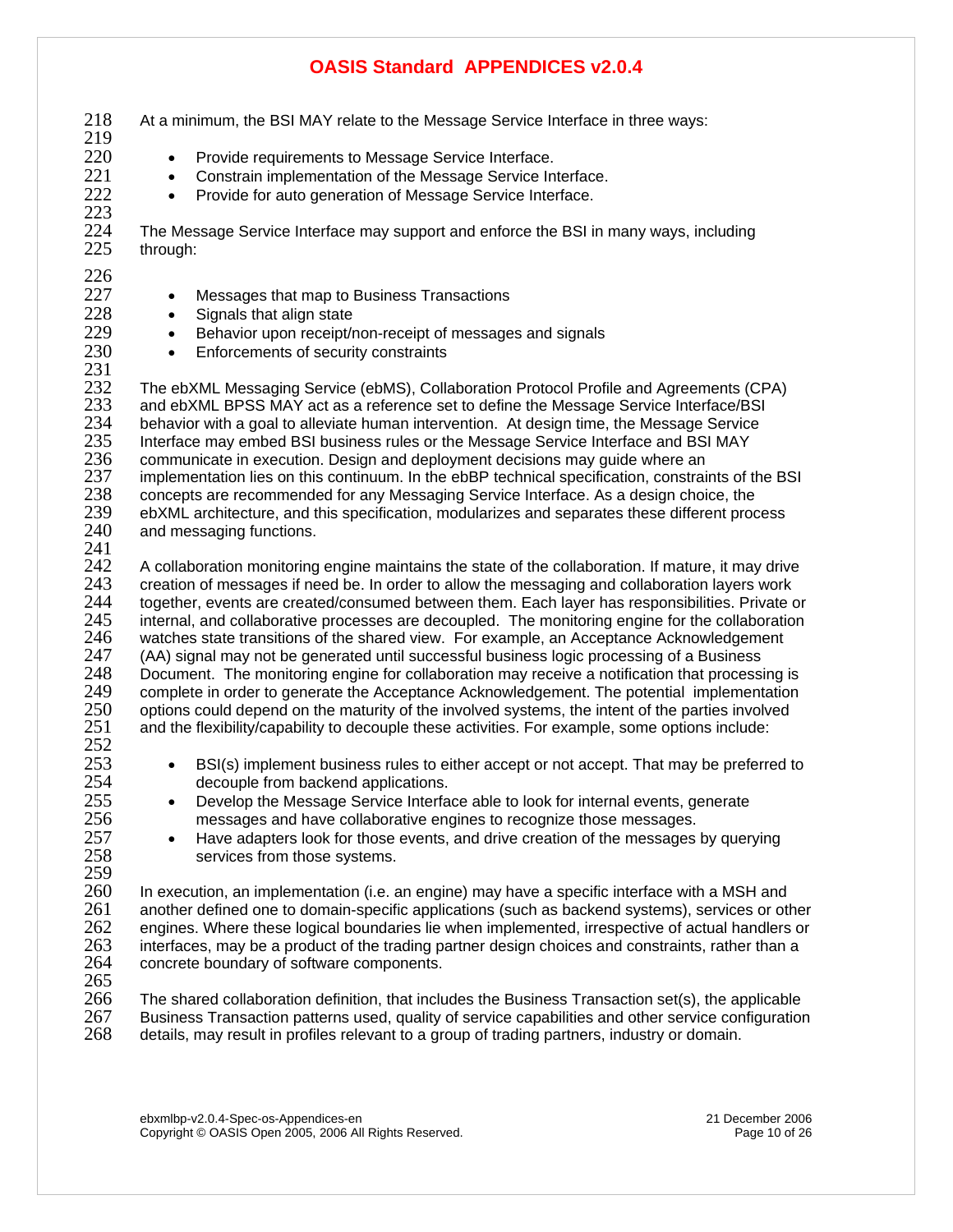## <sup>269</sup>**Appendix B: ebBP-CPA Mapping**

 $270$  In the following table, a high-level mapping between service, action context, roles are shown for  $271$  the v2.0.4 ebBP and the v2.1 CPA errata schemas. Note, see the non-normative public package 271 the v2.0.4 ebBP and the v2.1 CPA errata schemas. Note, see the non-normative public package<br>272 on the OASIS site for exemplary instances relevant to this mapping.

on the OASIS site for exemplary instances relevant to this mapping.

| ebBP v2.0.4                                                                                                                        | CPA v2.1 Errata (working draft)                                         | <b>Details or Comments</b>                                                                                                   |
|------------------------------------------------------------------------------------------------------------------------------------|-------------------------------------------------------------------------|------------------------------------------------------------------------------------------------------------------------------|
| ProcessSpecification/@uuid                                                                                                         | ProcessSpecification/@uuid                                              | Required                                                                                                                     |
| BusinessCollaboration/@name<br>BinaryCollaboration/@name                                                                           | //Service                                                               | Recommended<br>(Note: only where                                                                                             |
| MultiPartyCollaboration/@name                                                                                                      |                                                                         | @isInnerCollaboration<br>is false)                                                                                           |
| BusinessCollaboration/Role/@name<br>BinaryCollaboration/Role/@name<br>MultiPartyCollaboration/Role/@name                           | CollaborationRole/Role/@name                                            | Required                                                                                                                     |
| RequestingBusinessActivity/@name<br>RespondingBusinessActivity/@name                                                               | ThisPartyActionBinding/@action                                          | Recommended                                                                                                                  |
| RequestingBusinessActivity/@isNonRe<br>pudiationRequired<br>RespondingBusinessActivity/@isNonRe<br>pudiationRequired               | BusinessTransactionCharacteristics/<br>@isNonRepudiationRequired        | In ebBP: Specialization via<br>restriction on each<br>concrete BT pattern                                                    |
| RequestingBusinessActivity/@isNonRe<br>pudiationReceiptRequired<br>RespondingBusinessActivity/@isNonRe<br>pudiationReceiptRequired | BusinessTransactionCharacteristics/<br>@isNonRepudiationReceiptRequired | In ebBP: Specialization via<br>restriction on each<br>concrete BT pattern                                                    |
| DocumentEnvelope/@isConfidential<br>Attachment/@isConfidential                                                                     | BusinessTransactionCharacteristics/<br>@isConfidential                  | On Attachment: At the time<br>of this document, the<br>CPP/CPA team is<br>discussing this change and<br>the updated mapping. |
| DocumentEnvelope/@isAuthenticated<br>Attachment/@isAuthenticated                                                                   | BusinessTransactionCharacteristics/<br>@isAuthenticated                 | On Attachment: At the time<br>of this document, the<br>CPP/CPA team is<br>discussing this change and<br>the updated mapping. |
| DocumentEnvelope/@isTamperDetecta<br>ble<br>Attachment/@isTamperDetectable                                                         | BusinessTransactionCharacteristics/<br>@isTamperProof                   | In ebBP:<br>isTamperDetectable                                                                                               |
|                                                                                                                                    |                                                                         | On Attachment: At the time<br>of this document, the<br>CPP/CPA team is<br>discussing this change and<br>the updated mapping. |
| RequestingBusinessActivity/@isAuthori<br>zationRequired<br>RespondingBusinessActivity/@isAuthori<br>zationRequired                 | BusinessTransactionCharacteristics/<br>@isAuthorizationRequired         | In ebBP: Specialization via<br>restriction on each<br>concrete BT pattern                                                    |
| RequestingBusinessActivity/@isIntelligi<br>bleCheckRequired<br>RespondingBusinessActivity/@isIntelligi<br>bleCheckRequired         | BusinessTransactionCharacteristics/<br>@isIntelligibleCheckRequired     | In ebBP: Specialization via<br>restriction on each<br>concrete BT pattern                                                    |

#### 273 **Table 1 ebBP and CPA Service-Action-Role Mapping (1 of 2)**

ebxmlbp-v2.0.4-Spec-os-Appendices-en 21 December 2006 Copyright © OASIS Open 2005, 2006 All Rights Reserved. Page 11 of 26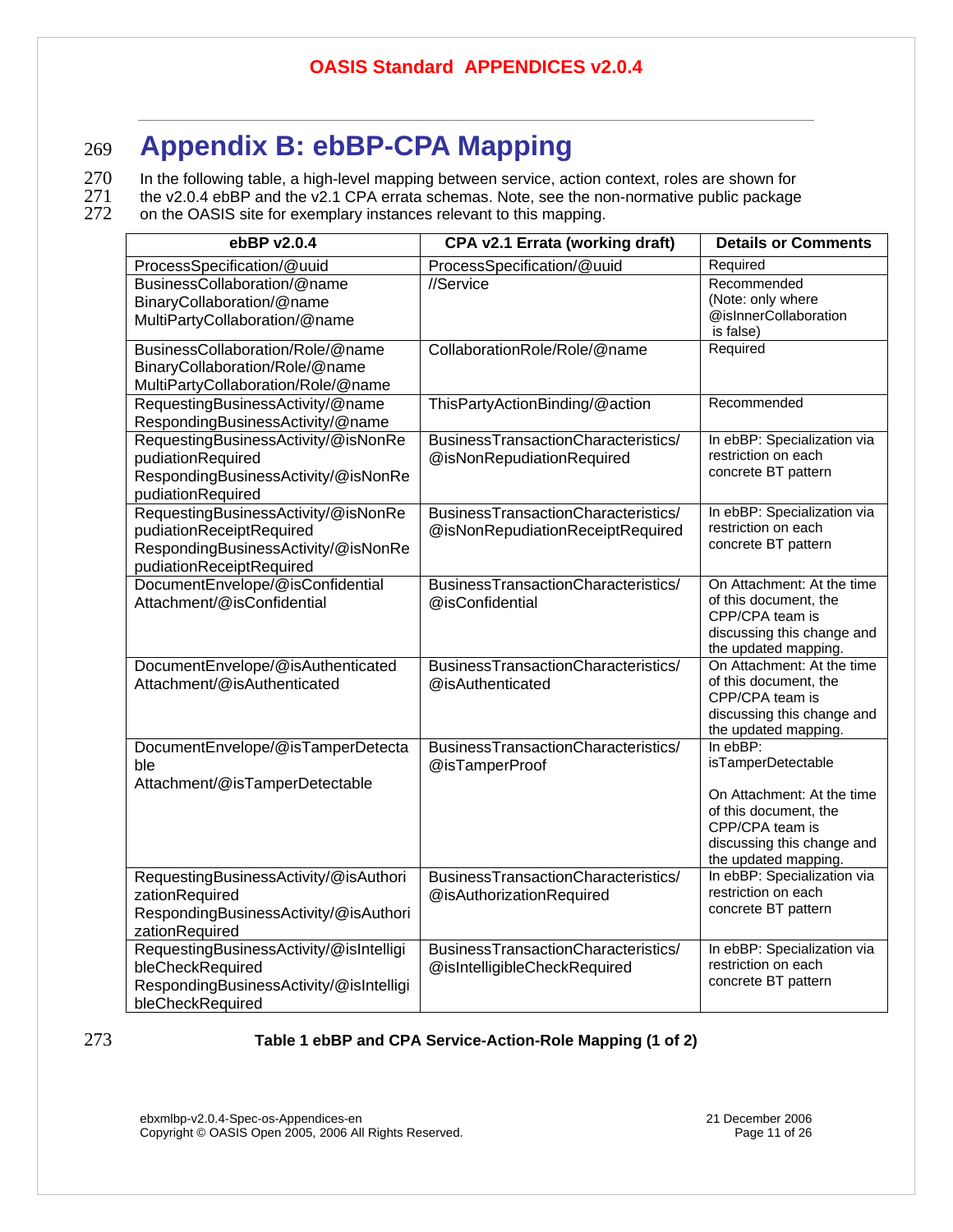274

| ebBP v2.0.4                                                                                                                | CPA v2.1 Errata (working draft)                                     | <b>Details or Comments</b>                                                                                                                                                         |
|----------------------------------------------------------------------------------------------------------------------------|---------------------------------------------------------------------|------------------------------------------------------------------------------------------------------------------------------------------------------------------------------------|
| RequestingBusinessActivity/@timetoAc<br>knowledgeReceipt<br>RespondingBusinessActivity/@timetoAc<br>knowledgeReceipt       | BusinessTransactionCharacteristics/<br>@timetoAcknowledgeReceipt    | In ebBP: Specialization via<br>restriction on each<br>concrete BT pattern                                                                                                          |
| RequestingBusinessActivity/@timetoAc<br>knowledgeAcceptance<br>RespondingBusinessActivity/@timetoAc<br>knowledgeAcceptance | BusinessTransactionCharacteristics/<br>@timetoAcknowledgeAcceptance | In ebBP: Specialization via<br>restriction on each<br>concrete BT pattern                                                                                                          |
| BinaryCollaboration/TimeToPerform<br>MultipartyCollaboration/TimeToPerform<br>BusinessCollaboration/TimeToPerform          | BusinessTransactionCharacteristics/<br>@timetoPerform               | Changed from an attribute<br>to an element in ebBP y2.0<br>versions. At the time of this<br>document, the CPP/CPA<br>team is discussing this<br>change and the updated<br>mapping. |
| RequestingBusinessActivity/@retryCou<br>nt<br>RespondingBusinessActivity/@retryCou<br>nt                                   | BusinessTransactionCharacteristics/<br>@retryCount                  | In ebBP: Specialization via<br>restriction on each<br>concrete BT pattern                                                                                                          |

275 **Table 1 ebBP and CPA Service-Action-Role Mapping (2 of 2)** 

ebxmlbp-v2.0.4-Spec-os-Appendices-en 21 December 2006 Copyright © OASIS Open 2005, 2006 All Rights Reserved. Page 12 of 26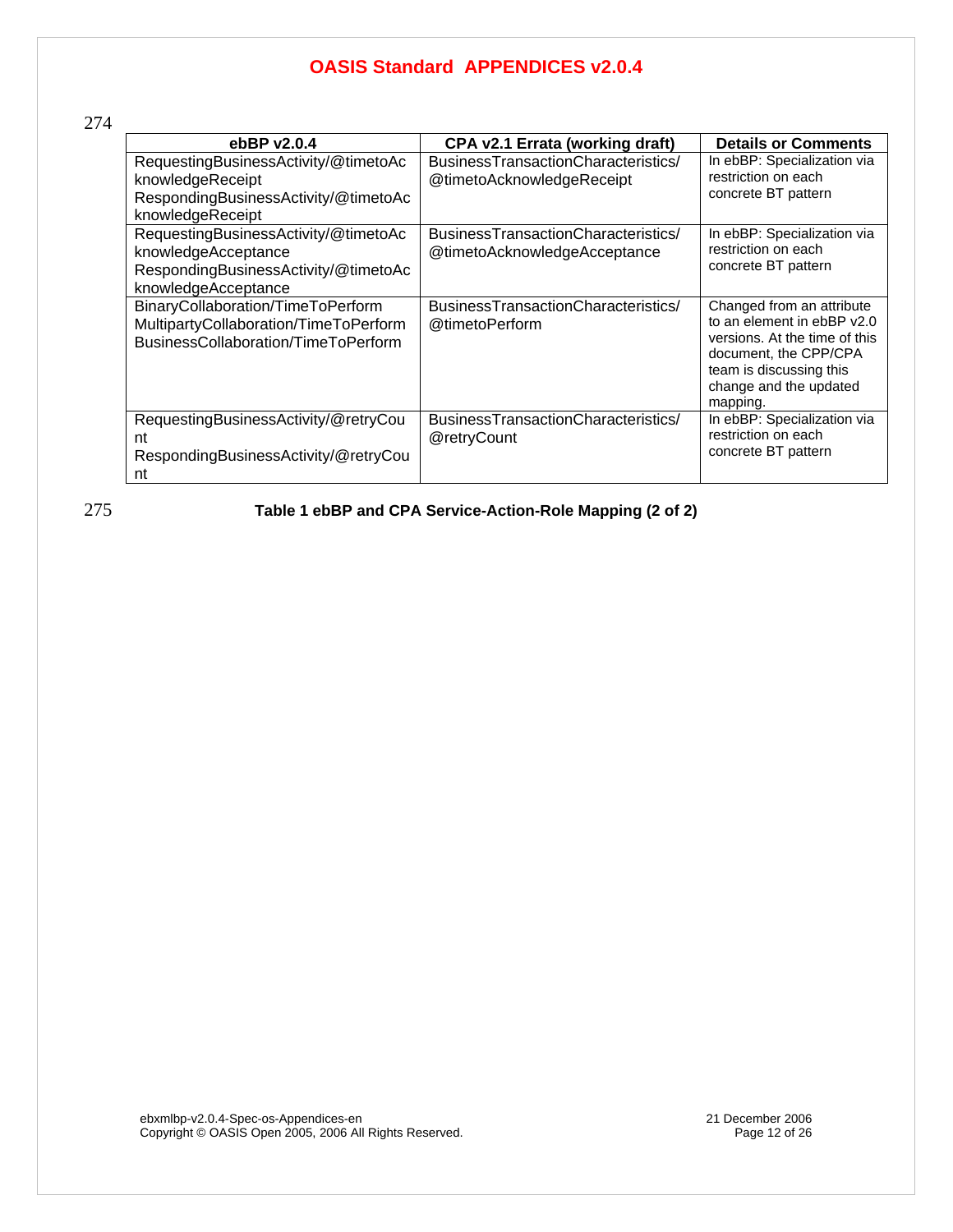## <sup>276</sup>**Appendix C: Manual or Implicit Business**  <sup>277</sup>**Transactions**

278 As indicated in the technical specification, the patterns are applied to Business Transactions. In a<br>279 Business Transaction, a Request may be manual, implicit or not apply, whereby the intent of the 279 Business Transaction, a Request may be manual, implicit or not apply, whereby the intent of the 280<br>280 involved parties may be important. Take the case where a user community is incrementally 280 involved parties may be important. Take the case where a user community is incrementally<br>281 automating its business collaborations such as a telephone or fax request or a Status Order 281 automating its business collaborations such as a telephone or fax request or a Status Order sent 282 for quality certification. for quality certification.

- 283 If the Request is manual, a Commercial Transaction pattern could be used where the 284 triquer is known when the Request occurs. trigger is known when the Request occurs.
- 285 If the Request may or may not be used, the Data Exchange pattern could be used as the 286 parties may bound the scope of how the pattern is used. When flexibility rather than 287 predictability is desired, the Data Exchange specialization of a Business Transaction 287 predictability is desired, the Data Exchange specialization of a Business Transaction may be used.
- 289 If the Request is implicit (i.e. the Response is based on previous Commercial<br>290 Transaction), the Notification pattern could be used. In this case, the Request 290 Transaction), the Notification pattern could be used. In this case, the Requesting<br>291 Susiness Activity is a Response, i.e. the result of an action within the notifying en 291 Business Activity is a Response, i.e. the result of an action within the notifying entity. The 292 actual Request may be implicit and the Response indicative of the intent of the parties. actual Request may be implicit and the Response indicative of the intent of the parties.

293 Regardless of the options chosen, the visible state transitions available are modeled, in order to 294 manage the transactions that occur. For example, a fork may be used between the two types of 294 manage the transactions that occur. For example, a fork may be used between the two types of 295 transactions (manual and automated), in order to make the visible state available for monitoring. transactions (manual and automated), in order to make the visible state available for monitoring.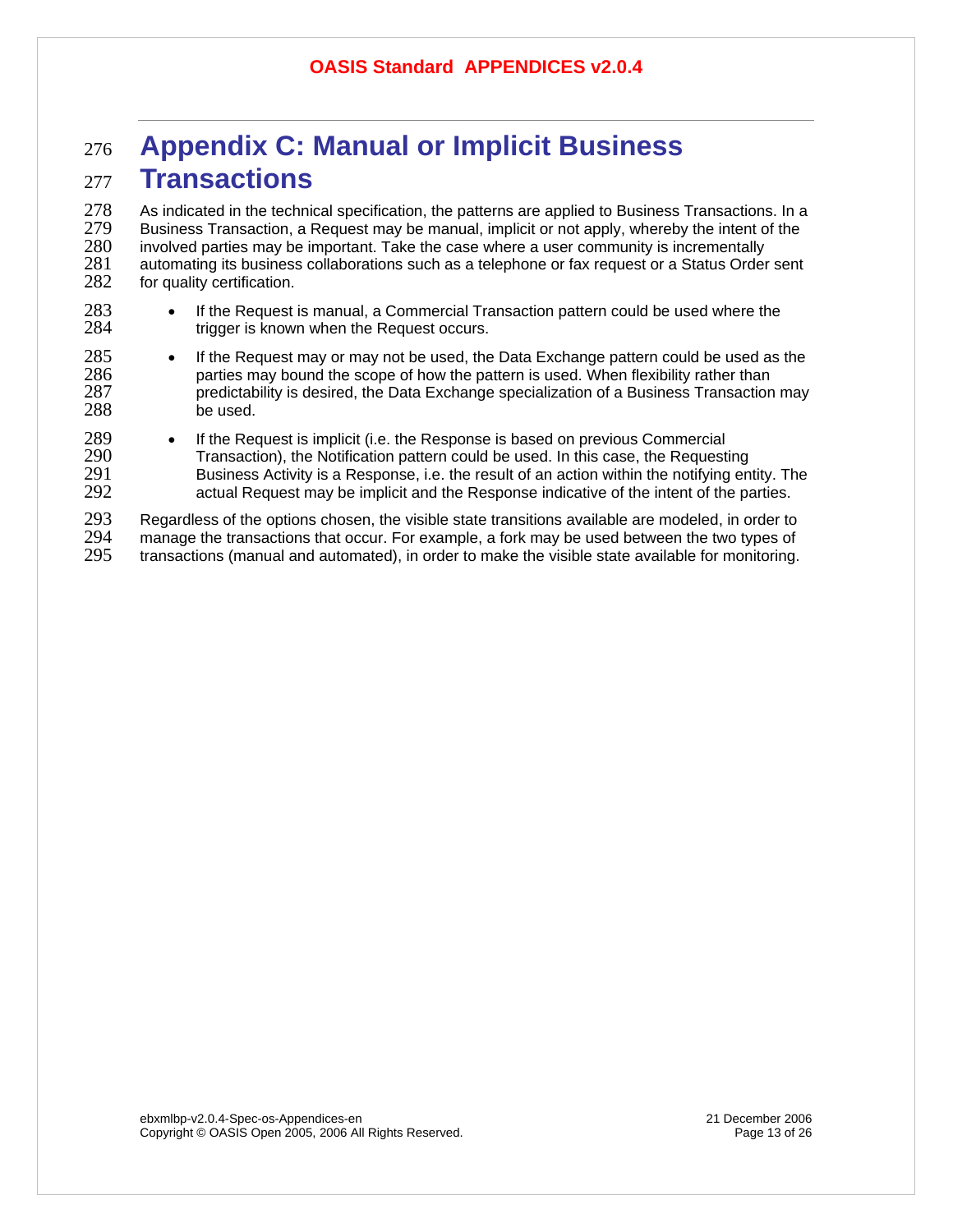## <sup>296</sup>**Appendix D: Handling Recursive or Optional**  <sup>297</sup>**Activities**

298 In eBusiness, a business partner or collaborating party may need to plan for potential activities -<br>299 Ithose that may occur more than once or more, or not at all (i.e. they are optional). Several 299 those that may occur more than once or more, or not at all (i.e. they are optional). Several<br>300 the mechanisms can assist in realizing these needs including semantic variables, condition 300 mechanisms can assist in realizing these needs including semantic variables, condition 301 expressions and guards on transitions. In the technical specification, we describe these .<br>302 capabilities in detail. capabilities in detail.

303<br>304

304 In this capabilities area, the ebBP primarily concentrates on the actual business collaborations<br>305 defined by the business partners or collaborating parties involved in order to achieve optimal if 305 defined by the business partners or collaborating parties involved in order to achieve optimal if<br>306 not maximum interoperabilitv. A continuum is supported from simple business transactions and 306 not maximum interoperability. A continuum is supported from simple business transactions and<br>307 collaborations (that are modular in design but capable of being packaged for optimal use by 307 collaborations (that are modular in design but capable of being packaged for optimal use by<br>308 interested user communities) to complex collaborations (that recognize the intricacy of partn interested user communities) to complex collaborations (that recognize the intricacy of partner 309 expectations). What is developed and the complexity of the collaborations depends on the 310 community and the partners involved. When complex collaborations are developed, it is community and the partners involved. When complex collaborations are developed, it is  $311$  anticipated that the conditions surrounding them will also become more intricate, such as those  $312$  discussed in 1. below. It is a delicate balance to provide flexibility in the collaboration definition 312 discussed in 1. below. It is a delicate balance to provide flexibility in the collaboration definition 313 while also recognizing what user communities can enable and adopt. while also recognizing what user communities can enable and adopt.

 $\frac{314}{315}$ 315 For ebBP, conditions expressions are shareable and relevant to the parties involved. In some 316 cases, these expressions may be similar to business rules relevant to a partner only, but may cases, these expressions may be similar to business rules relevant to a partner only, but may 317 impose constraints on other business partners. There may be situations where they use these 318 functions to elicit more control, such as in a hub. functions to elicit more control, such as in a hub.

319

320 It is important that user communities understand the potential and intricacy of such expressions 321 when solving their complex eBusiness needs where appropriate. For example, the knit wear 321 when solving their complex eBusiness needs where appropriate. For example, the knit wear<br>322 bindustry in Italy or UK local government may engage in activities which may or may not occu 322 industry in Italy or UK local government may engage in activities which may or may not occur,<br>323 and. others that may occur more than once. For the Italian case. different order statuses or tvr 323 and, others that may occur more than once. For the Italian case, different order statuses or types<br>324 of business messages with business documents may occur. The process designer may utilize 324 of business messages with business documents may occur. The process designer may utilize 325 the ebBP capabilities for these purposes, including: the ebBP capabilities for these purposes, including:

- 326 Condition expressions using BeginsWhen, EndsWhen, PreCondition, and PostCondition 327 on Business Collaborations and Business Transactions: When these expressions are enabled in a computable way, they could be used as gating mechanisms to be available 329 to enter or enter, or be available to exit or exit activities. In this manner, the activities flow 330 using Fork and Join to drive the correct Business Transactions.
- <sup>331</sup> Explicit recursions: Any Business Transaction may be part of a recursive loop that<br>332 continues until explicitly terminated. The EndsWhen could be used in this case. continues until explicitly terminated. The EndsWhen could be used in this case.
- <sup>333</sup> Explicit optionality: Any Business Transaction can be fronted by a Decision that<br>334  **explicitiv excludes execution of the Business Transaction. For example. Partner** explicitly excludes execution of the Business Transaction. For example, Partner A 335 decides to send a business document today only as a discount offer. Partner A may 336 handle that through parallel execution paths and BeginsWhen.
- 337 Other examples:
- <sup>338</sup> o Under certain conditions, it is unknown if more Order Status Update will<br>339 occur. At some point, a Delivery Confirmation will be received with a diff 339 occur. At some point, a Delivery Confirmation will be received with a different 340 business document. A Join may relate to this - when the Delivery Confirmation is received, always move on. If this is not the case and explicit 342 closure is more difficult, a Fork may be used where parallel processing occurs.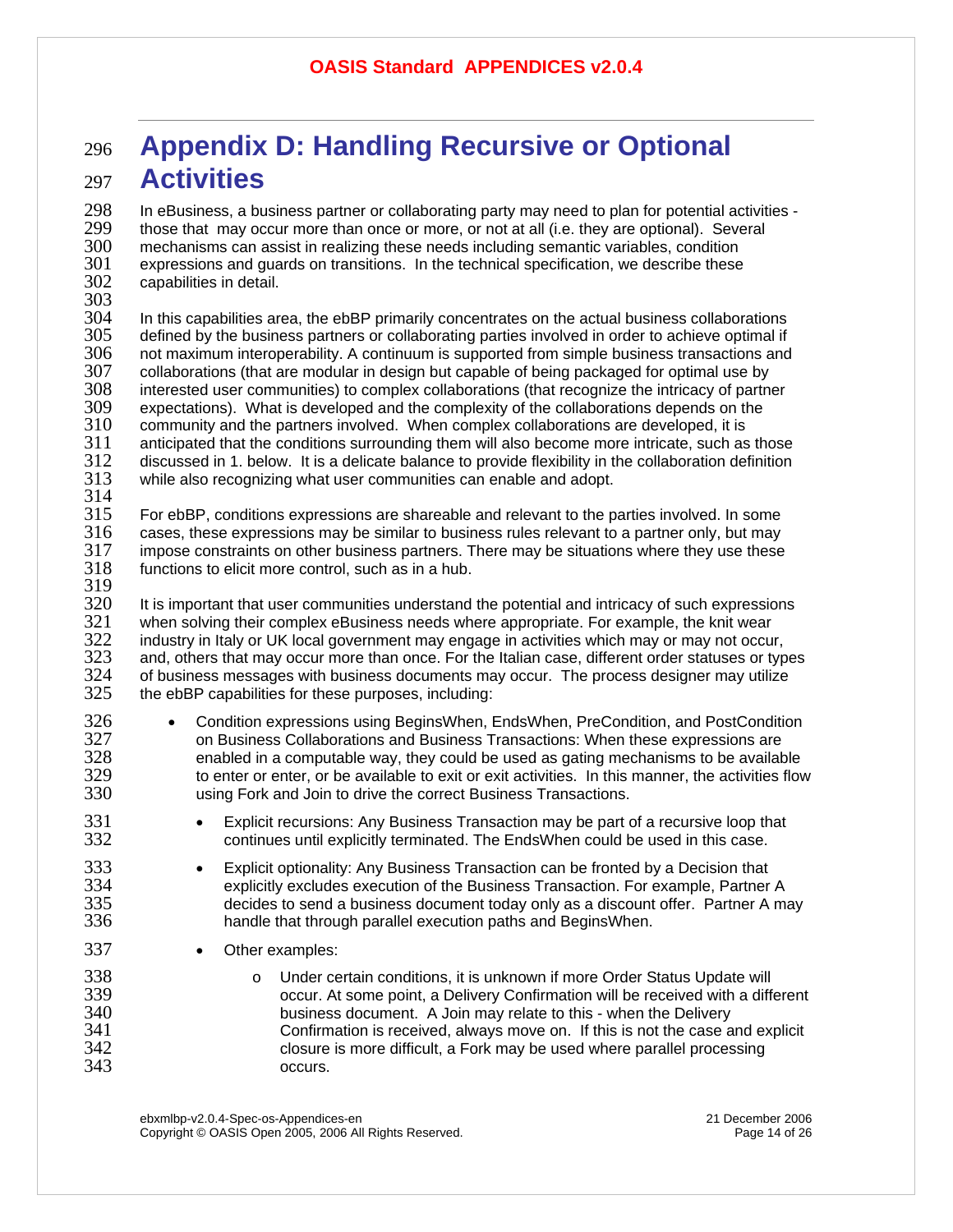- 344 o Both a Delivery Advice and a Freight Status Advice could be occurring<br>345 concurrently. A PreCondition could be used to determine that if a Delive 345 concurrently. A PreCondition could be used to determine that if a Delivery 346 Advice is received, that branch is done and the Business Collaboration<br>347 completes. completes. 348 • Condition expressions on gateways for Fork, Join and Decision: Using condition 349 expressions on ToLink and FromLink: Condition expressions can be associated with 350 the ToLink and FromLink elements. The conditionGuard attribute of the FromLink<br>351 selement can contain status values obtained from the state pointed to by the 351 element can contain status values obtained from the state pointed to by the FromLink; matching the value governs whether a transition is made at run time. For 353 the ToLink completion states can have condition expressions that are checked at 354 cuntime to determine whether the transition to a state is actually made. runtime to determine whether the transition to a state is actually made. 355 o Recursion example: For re-entering a transaction, a Fork could send the
- 356 process back into the same Business Transaction. Conditions could be used 357 on the Fork that preclude re-entry. For example, a Freight Status Advice has 358 several possible values - one that reoccurs many times with a condition on 359 the Fork after the advice that says that if this status is 'delivered', then re-360 entry may not occur. Otherwise, recycle and look for another one.

361<br>362 362 In the future, an optional declaration (additional attribute, for example) on a Business Transaction<br>363 may be considered to support certain types of status messages. In this case, assuming the 363 may be considered to support certain types of status messages. In this case, assuming the<br>364 explicit modeling of execution paths. anv declaration would be considered documentation. 364 explicit modeling of execution paths, any declaration would be considered documentation. 365 However, additional changes will be focused on balancing the capabilities provided against the 366 user communities served and their capability to adopt such functions.

367

368 See the technical specification associated with this appendix for more details on condition<br>369 expressions, condition quards, business states and their characteristics expressions, condition guards, business states and their characteristics.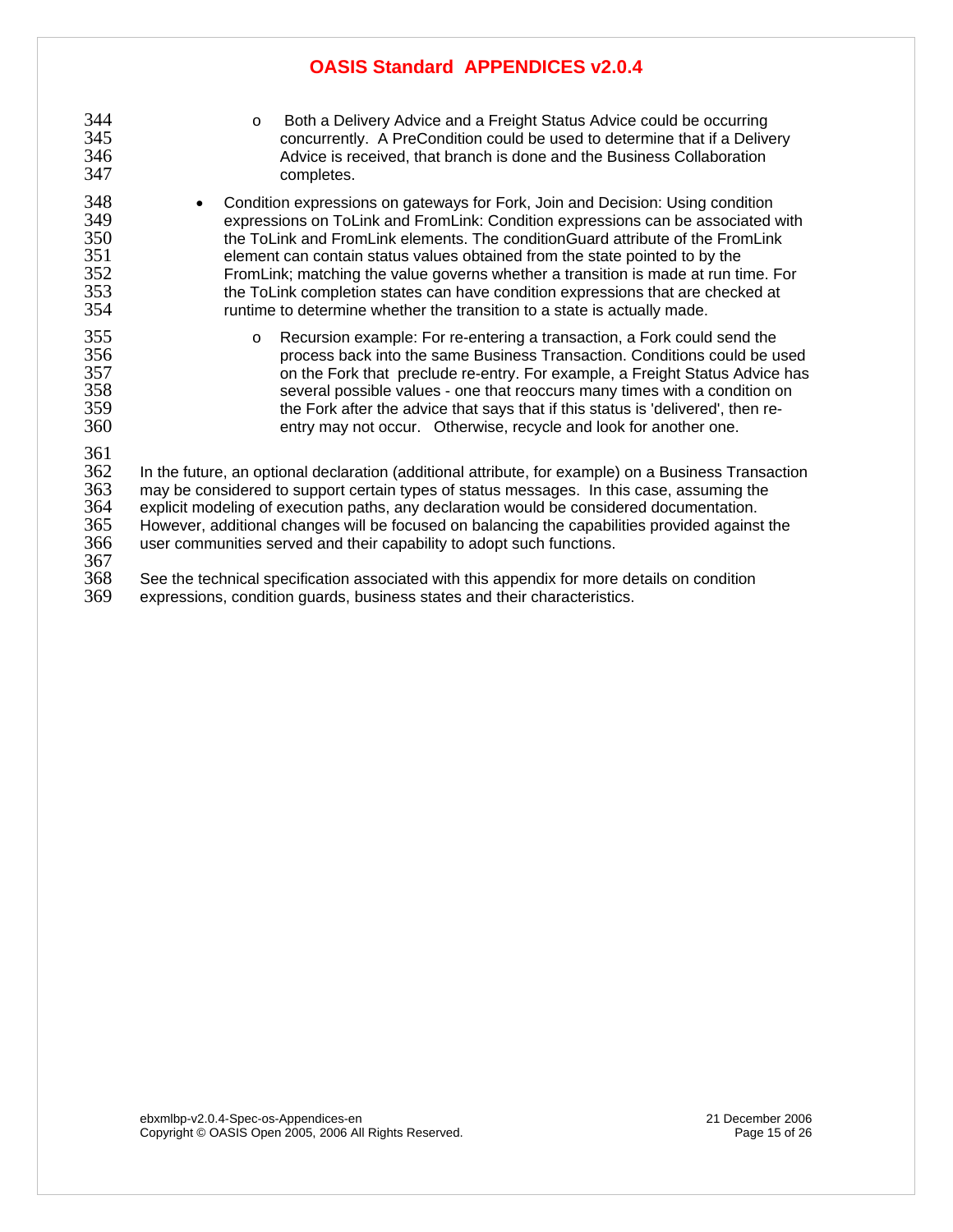# <sup>370</sup>**Appendix E: ebBP Glossary**

371 In the context and boundary of this technical specification and artifact package, a glossary has<br>372 been developed to aid user communities for ebBP. been developed to aid user communities for ebBP.

| <b>TERM</b>                                   | <b>DEFINITION</b>                                                                                                                                                                                                                                                                                                |
|-----------------------------------------------|------------------------------------------------------------------------------------------------------------------------------------------------------------------------------------------------------------------------------------------------------------------------------------------------------------------|
| (Abstract) Operation                          | Description of an abstract action being carried out by a service,<br>which is standalone having no relationship between operations,<br>sequencing or enforcement, e.g. state alignment                                                                                                                           |
| Acceptance Acknowledgement                    | A Business Signal that is required or optional in the defined<br>Business Transaction patterns; it signals that the message received<br>(Request or Response) has been accepted and completed for<br>business processing by the receiving application                                                            |
| Acceptance Acknowledgement<br>exception       | Signals an error condition in a Business Activity which requires<br>termination of Business Transaction; usually means the processing<br>application (which is unknown to other party) received the Business<br>Document but was unable to successfully process it                                               |
| Atomicity                                     | In the context of a Business Transaction, involves a unit of work that<br>cannot be decomposed further                                                                                                                                                                                                           |
| <b>Binary Collaboration</b>                   | A set of Business Activities between two abstract partners or top<br>level roles                                                                                                                                                                                                                                 |
| <b>Business Action</b>                        | An abstract element container that is not included in a Business<br>Transaction definition. It holds the elements common in both of the<br>abstract partner roles of the two parties in a Business Transaction                                                                                                   |
| <b>Business Activity</b>                      | A Business Activity can be expressed as a Business Transaction<br>Activity, Complex Business Activity or a Collaboration Activity                                                                                                                                                                                |
| <b>Business Collaboration</b>                 | A set of roles that business partners assume in a Business Activity<br>through the exchange of business messages in a peer-to-peer<br>environment rather than a controlled environment to achieve a<br>business goal                                                                                             |
| <b>Business collaboration</b><br>choreography | Describes the potential sequencing and transitions in a Business<br>Collaboration                                                                                                                                                                                                                                |
| <b>Business collaboration level</b>           | Business Collaborations can be specialized as Binary or Multiparty<br>Collaborations; or, nested in another Business Collaboration (in a<br><b>Collaboration Activity)</b>                                                                                                                                       |
| Business collaboration protocol               | Defines the business messages and signals that insure that state<br>alignment for a Business Collaboration instance is strictly identical<br>for both parties                                                                                                                                                    |
| <b>Business Document</b>                      | A logical structure that may be defined by an external document<br>specification(s), or assembled from lower level information<br>structures called core components; a logical entity that may be<br>composed from more than one source and may be supplemented<br>by unstructured documents such as attachments |
| <b>Business Document Flow</b>                 | A Business Transaction is realized as Business Document flows<br>between the Requesting and Responding roles.                                                                                                                                                                                                    |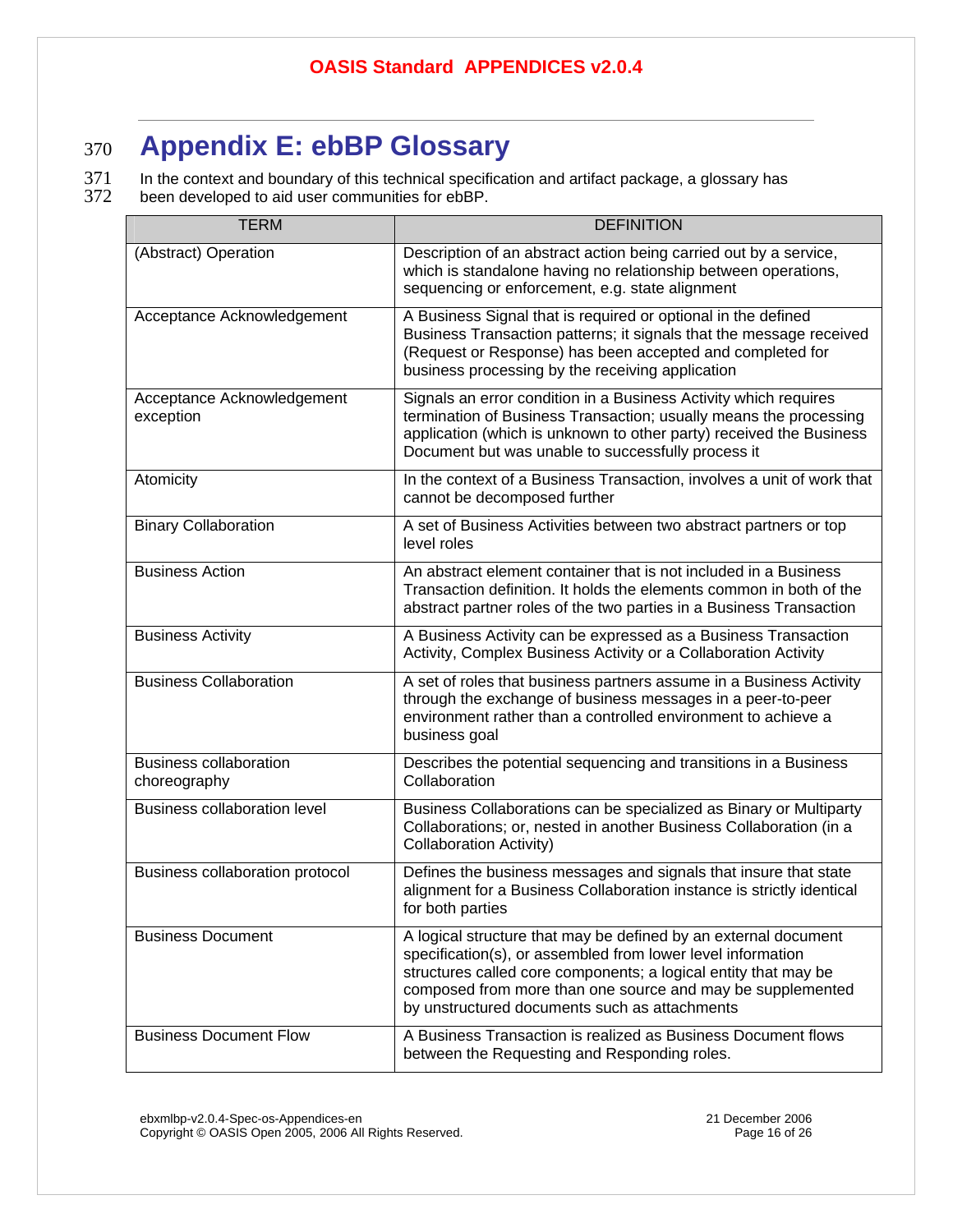373

| <b>TERM</b>                                     | <b>DEFINITION</b>                                                                                                                                                                                                                                                                                                                                              |
|-------------------------------------------------|----------------------------------------------------------------------------------------------------------------------------------------------------------------------------------------------------------------------------------------------------------------------------------------------------------------------------------------------------------------|
| Business message                                | Can be either a Document Envelope or a Business Signal. It<br>typically includes a Business Document. May include variable<br>message content that may vary at run-time and over time, and is<br>under the control of an application or service                                                                                                                |
| <b>Business Service Interface</b>               | A partner's implementation of the shared definition of business<br>states and actions relevant to a common business goal; may be<br>identified as software component(s) that enforce(s) semantics and<br>achieves state alignment for the parties                                                                                                              |
| <b>Business Signal</b>                          | An object that is transmitted back to the activity that initiated the<br>transfer of execution control; function is to communicate a specific<br>business purpose; has a fixed structure and under control of<br>infrastructure                                                                                                                                |
| <b>Business state</b>                           | A specific point in a Business Activity including transitions as part of<br>the choreography                                                                                                                                                                                                                                                                   |
| <b>Business Transaction Activity</b>            | Performs a business transaction in a business collaboration;<br>assigns specific roles, i.e. buyer, to the Requesting or Responding<br>(abstract) roles                                                                                                                                                                                                        |
| <b>Business Transaction patterns</b>            | ebBP technical specification lists 8 patterns, which includes the<br>concrete expression of the 6 defined patterns in UMM; a reusable<br>construct that specifies type of message exchange (request,<br>response and business signals) that applies for a given Business<br>Transaction definition, and the business semantics related to the<br>pattern's use |
| Business transaction protocol                   | Design to achieve state alignment between both parties involved in<br>transaction through use of Business Signals and reliance on a<br>reliable messaging service                                                                                                                                                                                              |
| <b>Business Transaction</b>                     | A unit of work in a trading arrangement between two parties playing<br>opposite (abstract yet declared) roles; consists of one or two<br>predefined Business Document Flows; will attain a Success or fail<br>state                                                                                                                                            |
| Choreography                                    | The ordering and transitions between Business Transactions, or<br>collaborations, within a Business Collaboration                                                                                                                                                                                                                                              |
| <b>Collaboration Activity</b>                   | The activity of conducting a Business Collaboration that transitions<br>to another Business Collaboration                                                                                                                                                                                                                                                      |
| <b>Complex Business Transaction</b><br>Activity | Allows for nested Business Transaction Activities to happen in a<br>recursive manner; this does not affect the atomicity of the Business<br>Transaction rather it is a sequencing concept that provides status<br>visibility to sub-parties acting in another BTA not the BTA defined                                                                          |
| <b>Condition Expression</b>                     | A logical condition that evaluates to either true or false; used to<br>interrogate contents of the Business Document                                                                                                                                                                                                                                           |
| <b>Document Envelope</b>                        | Named representation of the Business Document Flow; is always<br>one Document Envelope for a Requesting Activity. Can be zero,<br>one or more mutually exclusive named Document Envelope for<br>Responding Activity. Each contains one Business Document and<br>may include one or more attachments                                                            |

ebxmlbp-v2.0.4-Spec-os-Appendices-en 21 December 2006

Copyright © OASIS Open 2005, 2006 All Rights Reserved. Page 17 of 26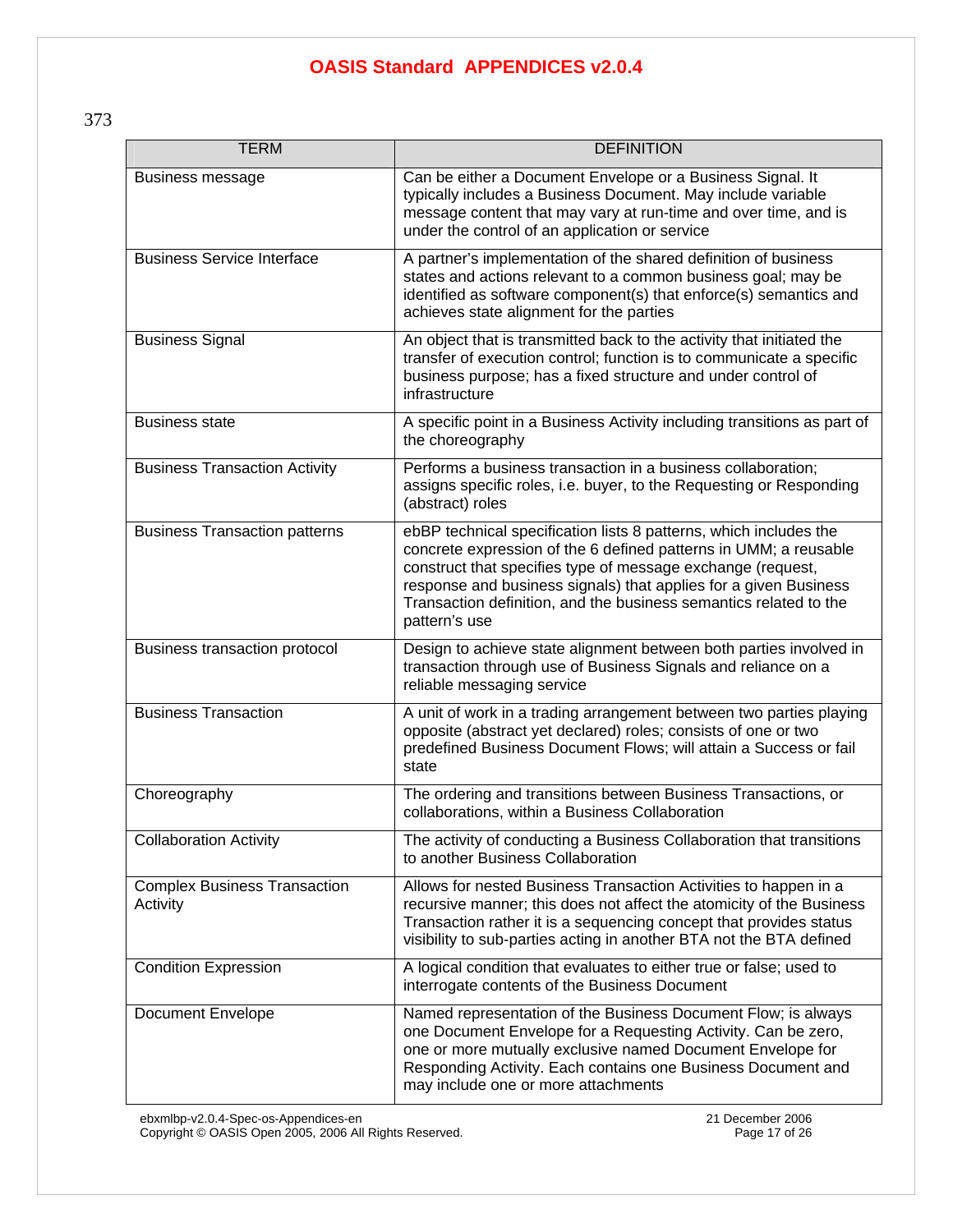374

| <b>TERM</b>                       | <b>DEFINITION</b>                                                                                                                                                                                                                                                                                           |
|-----------------------------------|-------------------------------------------------------------------------------------------------------------------------------------------------------------------------------------------------------------------------------------------------------------------------------------------------------------|
| <b>Document Envelope Notation</b> | The name or identity of a Document Envelope                                                                                                                                                                                                                                                                 |
| ebBP definition                   | A business process definition created with the ebXML Business<br>Process Specification Schema technical specification; describes<br>interoperable business processes that allow business partners to<br>collaborate and achieve a given business goal                                                       |
| ebBP technical specification      | Provides the elements needed to specify a Business Collaboration<br>between business partners, and provides configuration parameters<br>for the partners' runtime systems in order to execute that Business<br>Collaboration between a set of eBusiness software components<br>(Business Service Interface) |
| <b>General Exception</b>          | A Business Signal that is sent when unplanned (and often<br>catastrophic) events occur                                                                                                                                                                                                                      |
| Guard                             | Governs incoming transitions; refers to status of an activity from<br>which the transition originates                                                                                                                                                                                                       |
| hasLegalIntent                    | May represent shared statement between trading partners and their<br>shared intent                                                                                                                                                                                                                          |
| Initiating role                   | The role in an activity that is assigned the 'from' role; the role that<br>sends the first business message, e.g. a request; the Requesting<br>role in the Business Transaction)                                                                                                                            |
| Inner collaboration               | A Business Collaboration that is part of a Collaboration Activity that<br>is initiated by another Business Collaboration; it cannot be initiated<br>by itself                                                                                                                                               |
| <b>isConcurrent</b>               | Governs flow of transactions within Business Collaboration, limits or<br>allows the ability to execute more than one instance of the same<br>Business Transaction within a Collaboration Activity                                                                                                           |
| isIntelligibleCheckRequired       | Message has passed a structure/schema validity check prior to the<br>processing of the Business Document or Document Envelope; this<br>is separate from and in addition to a Receipt Acknowledgement                                                                                                        |
| Message Service Interface         | Set of messages (technical) exchanged between partners, and the<br>interface defined rules governing the sequencing and processing<br>used to support a business process                                                                                                                                    |
| <b>Multiparty Collaboration</b>   | A set of Business Activities that involves more than two abstract<br>partners or top-level roles                                                                                                                                                                                                            |
| Non-repudiation                   | Authentication that with high assurance can be asserted to be<br>genuine, and that can not subsequently be refuted                                                                                                                                                                                          |
| Non-substantive                   | A response that indicates receiving party has reached a satisfactory<br>state (for example, an AcceptanceAcknowledgement signal)                                                                                                                                                                            |
| Notification                      | A Business Transaction based on the Notification pattern that<br>involves a defined business message that is sent when an event<br>that could reasonably be anticipated occurs and informs the other<br>party, such an Advance Ship Notice or Order Status                                                  |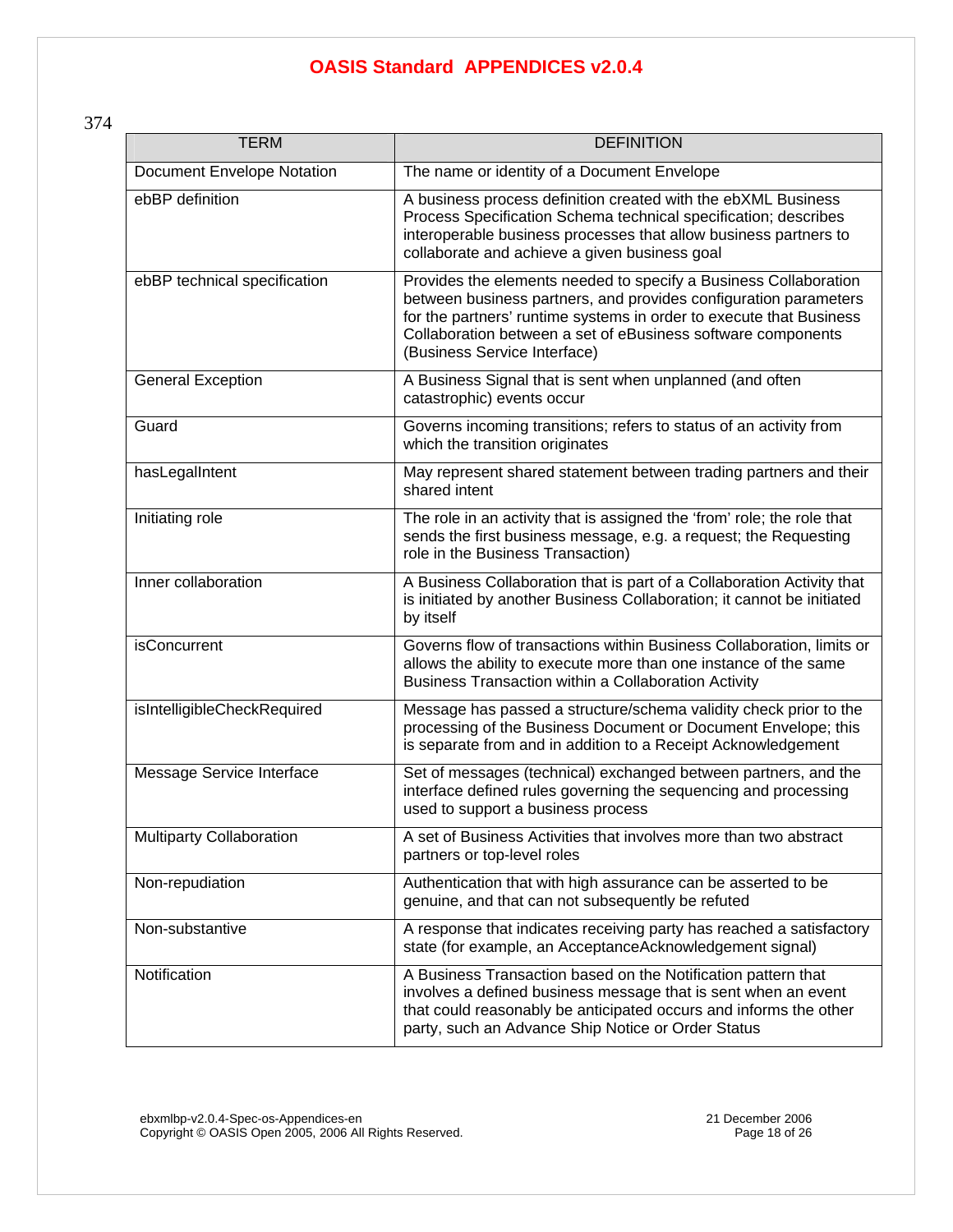375

| TERM                     | <b>DEFINITION</b>                                                                                                                                                                                                                                          |
|--------------------------|------------------------------------------------------------------------------------------------------------------------------------------------------------------------------------------------------------------------------------------------------------|
| Notification of Failure  | A Business Transaction based on the Notification pattern that<br>involves a defined business message that is sent when an<br>unwanted event that could reasonably be anticipated occurs, such<br>as a party cannot determine if a contract has been formed |
| <b>Operation Mapping</b> | Specifies the mapping of a BTA to a set of web service operation<br>invocations that enable the participation of non-ebXML capable<br>business partner in an ebXML relationship                                                                            |
| Operational view         | A perspective that shows the elements and obligations made by the<br>parties to form a Business Activity                                                                                                                                                   |
| Package                  | Mechanism for organizing elements into groups, and defining their<br>namespace                                                                                                                                                                             |
| Party                    | Used when relating to a role that a business partner plays                                                                                                                                                                                                 |
| Pattern                  | A pattern specifies the type of the message exchange (request,<br>response and signals) that applies for a given Business Transaction<br>definition. It is a way to define predictable classes of Business<br><b>Transaction definitions</b>               |
| Performs                 | Used to assign roles that a party assumes such as in a Business<br>Collaboration that involves more than two parties where the<br>Performs binds the referring and referred to roles, i.e. those<br>assumed and used by the one of the parties             |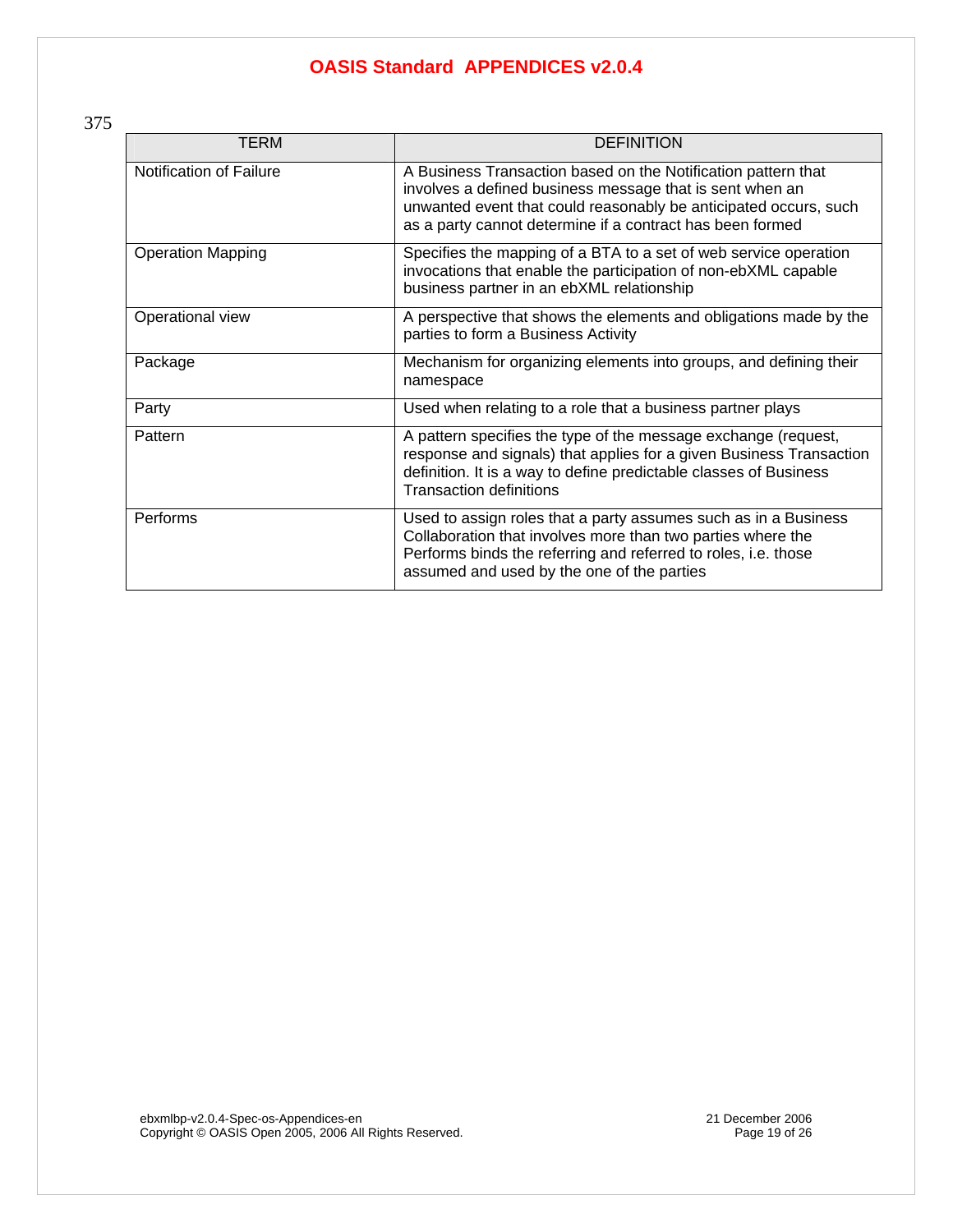376

| <b>TERM</b>                          | <b>DEFINITION</b>                                                                                                                                                                                                                                                                                                         |
|--------------------------------------|---------------------------------------------------------------------------------------------------------------------------------------------------------------------------------------------------------------------------------------------------------------------------------------------------------------------------|
| Persistent authentication            | Authentication of Business Document is verified at receiving<br>application level                                                                                                                                                                                                                                         |
| Persistent confidentiality           | Decryption occurs after Business Document is received at message<br>node only by authorized application                                                                                                                                                                                                                   |
| Protocol exception                   | Indicates whether processing of the Business Transaction failed at<br>either the Requesting or Responding role                                                                                                                                                                                                            |
| Receipt Acknowledgement              | Business signal that is defined as required or optional in a Business<br>Transaction pattern; signals that message has been successfully<br>and properly received                                                                                                                                                         |
| Receipt Acknowledgement<br>exception | Signals an error condition in a Business Activity which requires a<br>transaction to be terminated, i.e. receipt of a business message with<br>a Business Document that has failed                                                                                                                                        |
| Reliable messaging service           | Provides guaranteed message delivery at transport level                                                                                                                                                                                                                                                                   |
| <b>Requesting Business Activity</b>  | A required component of a Business Transaction that is sent by the<br>Requesting role as a Document Envelope; performed by the partner<br>in a role that is requesting business service from another business<br>partner in a role. The Requesting Business Activity binds the roles<br>to the associated business action |
| Requesting role                      | A top-level or abstract partner role; the partner that initiates and<br>concludes a Business Transaction (initiating role)                                                                                                                                                                                                |
| <b>Request Document Flow</b>         | Contains Business Document that relates to Business Transaction<br>request                                                                                                                                                                                                                                                |
| <b>Responding Business Activity</b>  | Is a component of a Business Transaction. It is performed by a<br>partner in the role that is responding to a request for a business<br>service. The Responding Business Activity binds the roles to the<br>associated business action and may or may not include a Document<br>Envelope (and Business Document)          |
| <b>Response Document Flow</b>        | Contains Business Document that relates to Business Transaction<br>response                                                                                                                                                                                                                                               |
| Responding role                      | A top-level or abstract partner role in an activity which is assigned<br>the 'to' role (i.e. for receiving or responding)                                                                                                                                                                                                 |
| Role                                 | A function played by a business partner in a specific state of the<br><b>Business Collaboration</b>                                                                                                                                                                                                                       |
| Semantic process                     | Actual business process                                                                                                                                                                                                                                                                                                   |
| Service choreography                 | Systems implementation of business processes                                                                                                                                                                                                                                                                              |
| State alignment                      | When a Business Collaboration instance and its state are identical<br>for the involved parties                                                                                                                                                                                                                            |
| State synchronization                | Alignment of business states between the parties when the<br>resources shared by the enterprise systems are limited                                                                                                                                                                                                       |
| Status visibility                    | An element of a Complex Business Transaction Activity to allow<br>state visibility (possibly for monitoring) of an activity by its parent                                                                                                                                                                                 |

ebxmlbp-v2.0.4-Spec-os-Appendices-en 21 December 2006 Copyright © OASIS Open 2005, 2006 All Rights Reserved. Page 20 of 26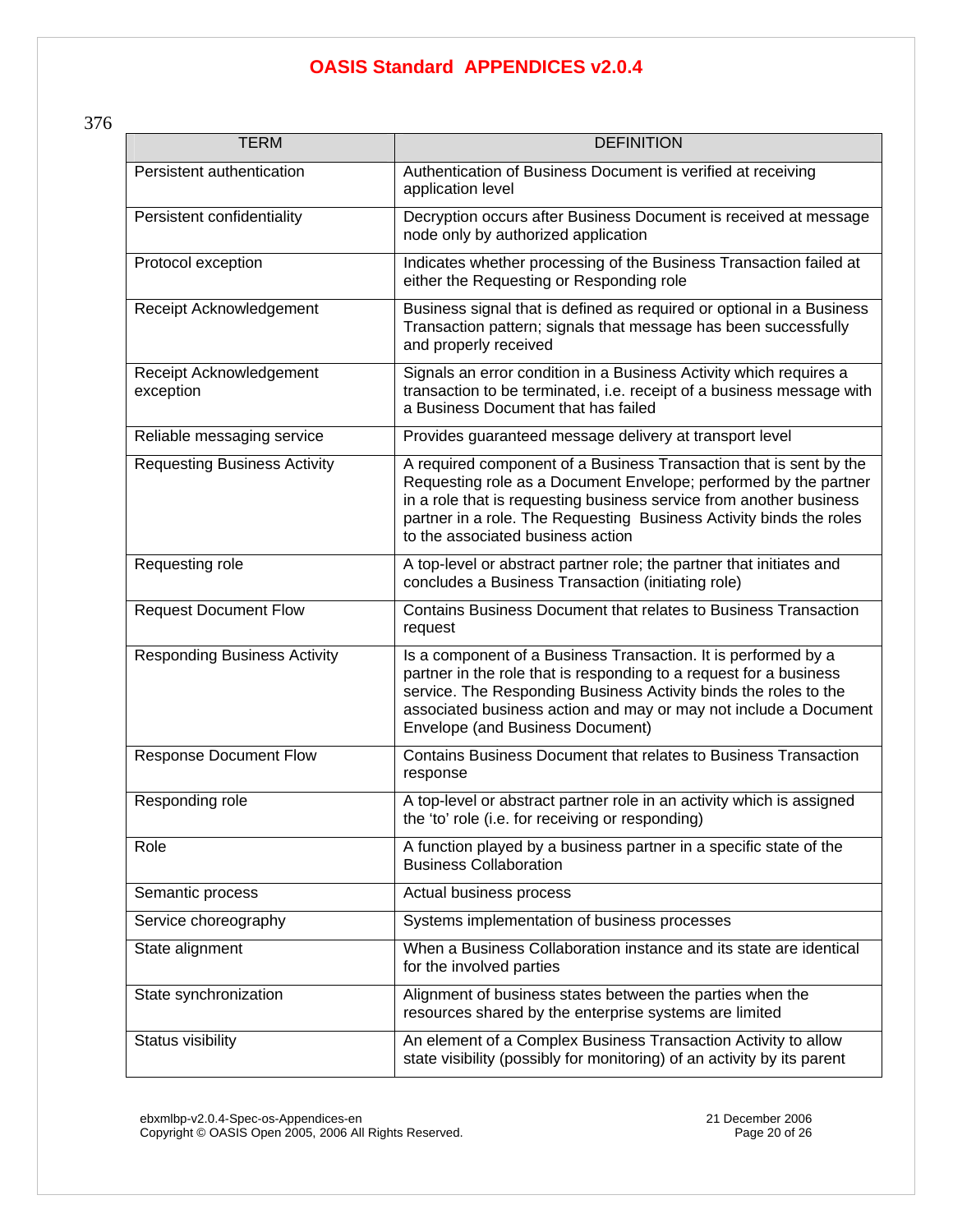377

| TERM                         | <b>DEFINITION</b>                                                                                                                                                                                                                                        |
|------------------------------|----------------------------------------------------------------------------------------------------------------------------------------------------------------------------------------------------------------------------------------------------------|
| Substantive business message | Response that includes a Business Document                                                                                                                                                                                                               |
| Substitution set             | Supports the capability to take a generic business process<br>document or attribute, and specialize it for a domain use                                                                                                                                  |
| Timeout                      | Time value has been exceeded for an activity; allows for the<br>definition of a mechanism to allow sender who has not received an<br>acknowledgement in the prescribed time to resend or terminate the<br>Business Transaction as defined by the parties |
| <b>TimeToPerform</b>         | Element that specifies value that is a time interval within which<br>activities are expected to occur; typically these are from the<br>Requester's perspective                                                                                           |
| Transition                   | Passage from one state to another, re: linking construct                                                                                                                                                                                                 |
| Variable                     | Are named information elements that are available to bind concepts<br>across Business Transaction; allow abstract semantic elements<br>used in conditional statements as well as external specifications to<br>link to Business Document contents        |
| Well-formedness rules        | Aids to implementers in using specific constructs in addition to<br>implementers' notes                                                                                                                                                                  |

378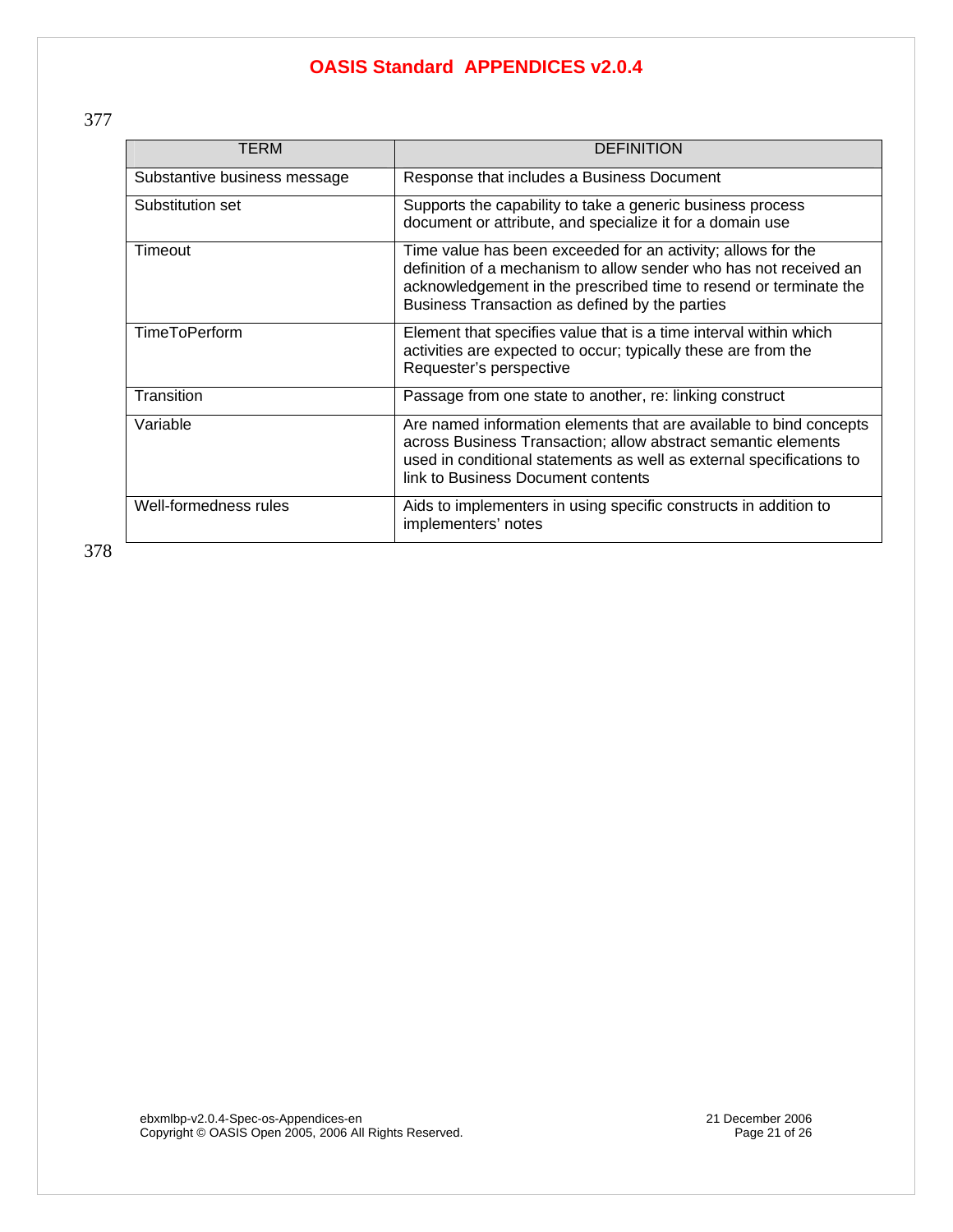## <sup>379</sup>**Appendix F: Acknowledgements**

380 The following individuals were committee members or observers, and participants on ebxml-dev<br>381 or interested community experts, during the development of this set of specification packages 381 or interested community experts, during the development of this set of specification packages<br>382 including the technical specification and schemas as well as the non-normative examples 382 including the technical specification and schemas as well as the non-normative examples<br>383 package (external to the packages submitted). Note, their status may have changed durir 383 package (external to the packages submitted). Note, their status may have changed during the 384 course of this specification development. course of this specification development. 385 • Yano Keisuke, Fujitsu, JEITA, yano@jp.fujitsu.com 386 • Martin Roberts, BT Exact, [martin.me.roberts@bt.com](mailto:martin.me.roberts@bt.com) 387 • Anders Tell, Collaborative Toolsmiths, anderst@toolsmiths.se 388 • Serm Kulvatunyou, National Institute of Standards and Technology (NIST) [observer], 389 [serm@nist.gov](mailto:serm@nist.gov) 390 • J. Dean E. P. Hemopo, (user community, ebxml-dev), jdeanh@ihug.co.nz 391 • Jesmond Abela, Individual (observer), jesmonda@maltanet.net 392 • Lars Abrell, Telisonera (observer), lars.abrell@teliasonera.com 393 • Kenji Nagahashi, Fujitsu (Member), nagahashi@fla.fujitsu.com 394 • Steve Capell, Red Wahoo, steve.capell@redwahoo.com 395 • Layna Fischer, formerly of WfMC 396 • Dale Moberg, Cyclone Commerce/Axway (co-chair), dmoberg@us.axway.com 397 • John Yunker, Amazon, [yunker@amazon.com](mailto:yunker@amazon.com) 398 • Sally St. Amand, Individual, editor, [sallystamand@yahoo.com](mailto:sallystamand@yahoo.com) 399 • John Jacques-Dubray, previous editor, joubray@gmail.com 400 • David Webber, Individual, [david@drrw.info](mailto:david@drrw.info) 401 • Ed Buchinski (user community), Government of Canada, [buchinski.ed@tbs-sct.gc.ca](mailto:buchinski.ed@tbs-sct.gc.ca) 402 • Sacha Schlegel, Member, sacha@schlegel.li 403 • Cristiano Novelli (user community), Member, [cristiano.novelli@bologna.enea.it](mailto:cristiano.novelli@bologna.enea.it) 404 • Stephen Green (user community), formerly with OASIS UBL TC,<br>405 stephengreenubl@gmail.com stephengreenubl@gmail.com 406 • Bryan Rasmussen (user community), xml-dev, brs@itst.dk 407 • Matthew Arrott (user community interested party), TWIST, [marrott@novgp.com](mailto:marrott@novgp.com) 408 • Dr. Asuman Dogac (user community and Member), METU, (Middle East Technical 409 University), asuman@srdc.metu.edu.tr

- 409 University), asuman@srdc.metu.edu.tr
- 410 Special thanks are extended to Martin Roberts for his early work on the XML schema, to Dean 411 Hemopo, Hima Mukkamala, Dale Moberg, Yano Keisuke, Cristiano Novelli, Stephen Green,<br>412 Bryan Rasmussen and Kenii Nagahashi who contributed to the exemplary illustrations or Bryan Rasmussen and Kenji Nagahashi who contributed to the exemplary illustrations or 413 examples, schema representations and business scenarios or use cases, to Jean-Jacques 414 Dubray for his long-term support for development of this specification, and to Sally St. Amand for 415 the glossary. As always, all TC members, observers, and outside user communities actively been 415 the glossary. As always, all TC members, observers, and outside user communities actively been<br>416 instrumental to this work and to a successful result. instrumental to this work and to a successful result.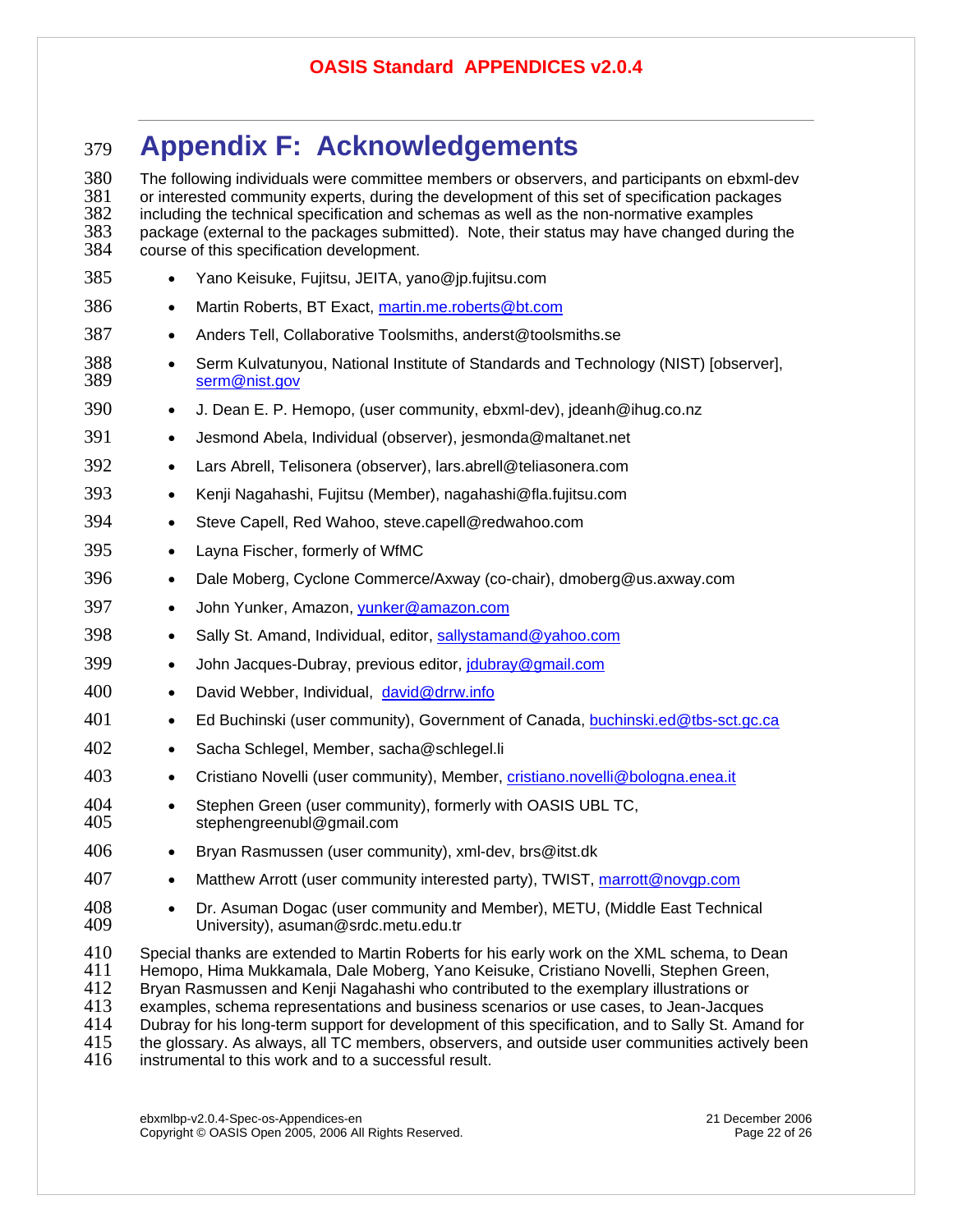# <sup>417</sup>**Appendix G: Revision History**

#### 418 **Version 2.0.4**

| Rev                            | Date       | By Whom          | What                                                                                                                                                                                       |
|--------------------------------|------------|------------------|--------------------------------------------------------------------------------------------------------------------------------------------------------------------------------------------|
| $cs$ (diff $01$ )<br>candidate | 2006-10-04 | Monica J. Martin | Documents with tracked changes that integrate<br>non-substantive changes primarily related to the<br>approval of the Committee Draft Errata, v2.0.4 for<br>v2.0.3 Committee Specification. |
| CS                             | 2006-10-13 | Monica J. Martin | Approved v2.0.4 Committee Specification                                                                                                                                                    |
| 0S                             | 2006-12-21 | Monica J. Martin | Approved v2.0.4 OASIS Standard                                                                                                                                                             |

#### 419 **Version 2.0.3**

| Rev                        | Date       | <b>By Whom</b>   | What                                                                                                                                                                                                      |
|----------------------------|------------|------------------|-----------------------------------------------------------------------------------------------------------------------------------------------------------------------------------------------------------|
| $wd-2.0.3-$<br>diff01, r01 | 2006-03-08 | Monica J. Martin | This Working Draft integrates resolutions for 15-<br>day Public Review comments to v2.0.2<br>Committee Draft in order to advance to<br>Committee Draft v2.0.3 and anticipated<br>Committee Specification. |
| cd                         | 2006-03-24 | Monica J. Martin | Approved Committee Draft and to initiate<br>Committee Specification vote 24 March 2006.                                                                                                                   |
| CS                         | 2006-04-28 | Monica J. Martin | Approved Committee Specification in unanimous<br>quorate vote.                                                                                                                                            |

#### 420

#### 421 **Version 2.0.2**

| Rev | Date       | By Whom          | What                                                                                                                                        |
|-----|------------|------------------|---------------------------------------------------------------------------------------------------------------------------------------------|
| cd  | 2006-01-31 | Monica J. Martin | Promoted Public Review Draft v2.0.1 with<br>changes from working drafts to Committee Draft<br>$V2.0.2.$ [1]                                 |
|     |            |                  | [1] r01-r04: These were working drafts used to<br>integrate comments and resolutions iteratively<br>throughout 60-day Public Review period. |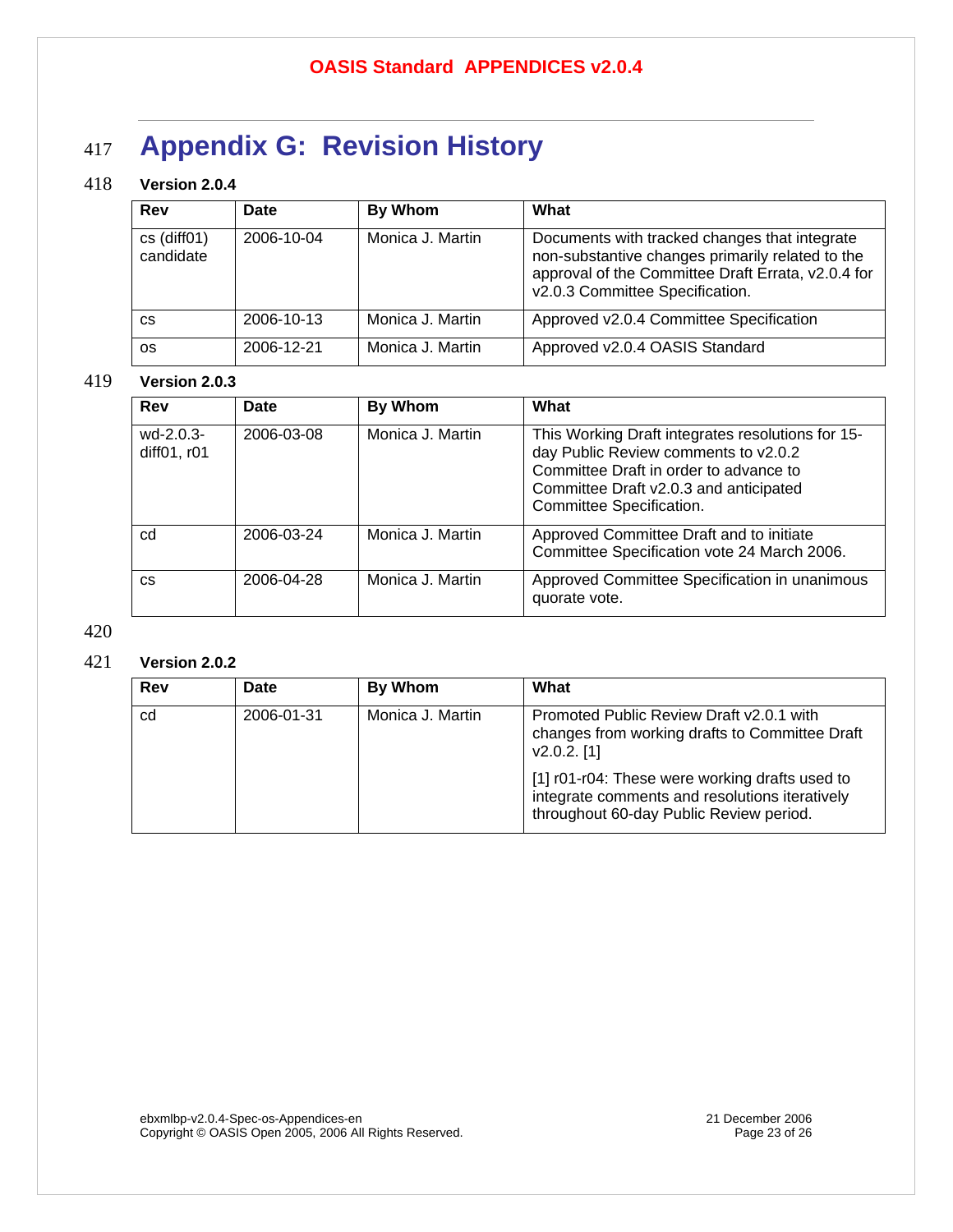#### 422 **Version 2.0.1**

| Rev                                                        | <b>Date</b> | <b>By Whom</b>   | What                                                                                                                                                                                                                                                   |
|------------------------------------------------------------|-------------|------------------|--------------------------------------------------------------------------------------------------------------------------------------------------------------------------------------------------------------------------------------------------------|
| wd-2.0.1-01                                                | 2005-06-06  | Monica J. Martin | 2.0.1 Committee Draft update with comments<br>received since 21 April 2005 approval. Tracked<br>changes visible for team review                                                                                                                        |
| wd-2.0.1-02                                                | 2005-06-14  | Monica J. Martin | Updated comments re: Responses, editorial<br>corrections and OASIS specification of naming<br>guidelines                                                                                                                                               |
| wd-2.0.1-03                                                | 2005-06-20  | Monica J. Martin | Clarification on versioning for namespace and file<br>names after further OASIS and TC feedback.<br>Correction to signal schema and XML instance<br>(reflect name changes and correction of syntax<br>error for signal schema).                        |
| wd-2.0.1-04                                                | 2005-06-22  | Monica J. Martin | Update to OASIS naming guidelines and<br>miscellaneous editorial cleanup.                                                                                                                                                                              |
| wd-2.0.1-05                                                | 2005-07-01  | Monica J. Martin | Integrated proposal for Responding Business<br>Activity. Any editorial/typographical errors<br>detected by TC team.                                                                                                                                    |
| wd-2.0.1-06                                                | 2005-07-13  | Monica J. Martin | Integrated changes proposed and accepted by<br>TC team on Performs and declared roles on a<br>BT. Any editorial/typographical errors detected by<br>TC team including consistency of terminology and<br>context throughout the technical specification |
| wd-2.0.1-07<br>Committee<br>Draft<br>Candidate<br>for vote | 2005-07-21  | Monica J. Martin | Resolved editor questions on timing parameters<br>and any case inconsistencies. Resolve any<br>reference inconsistencies in schemas.                                                                                                                   |
| cd                                                         | 2005-07-21  | Monica J. Martin | Promotion to Committee Draft after successful<br>ebXML Business Process TC voting member<br>vote. The TC also voted to promote the CD to<br>Public Review status 2 August 2005.                                                                        |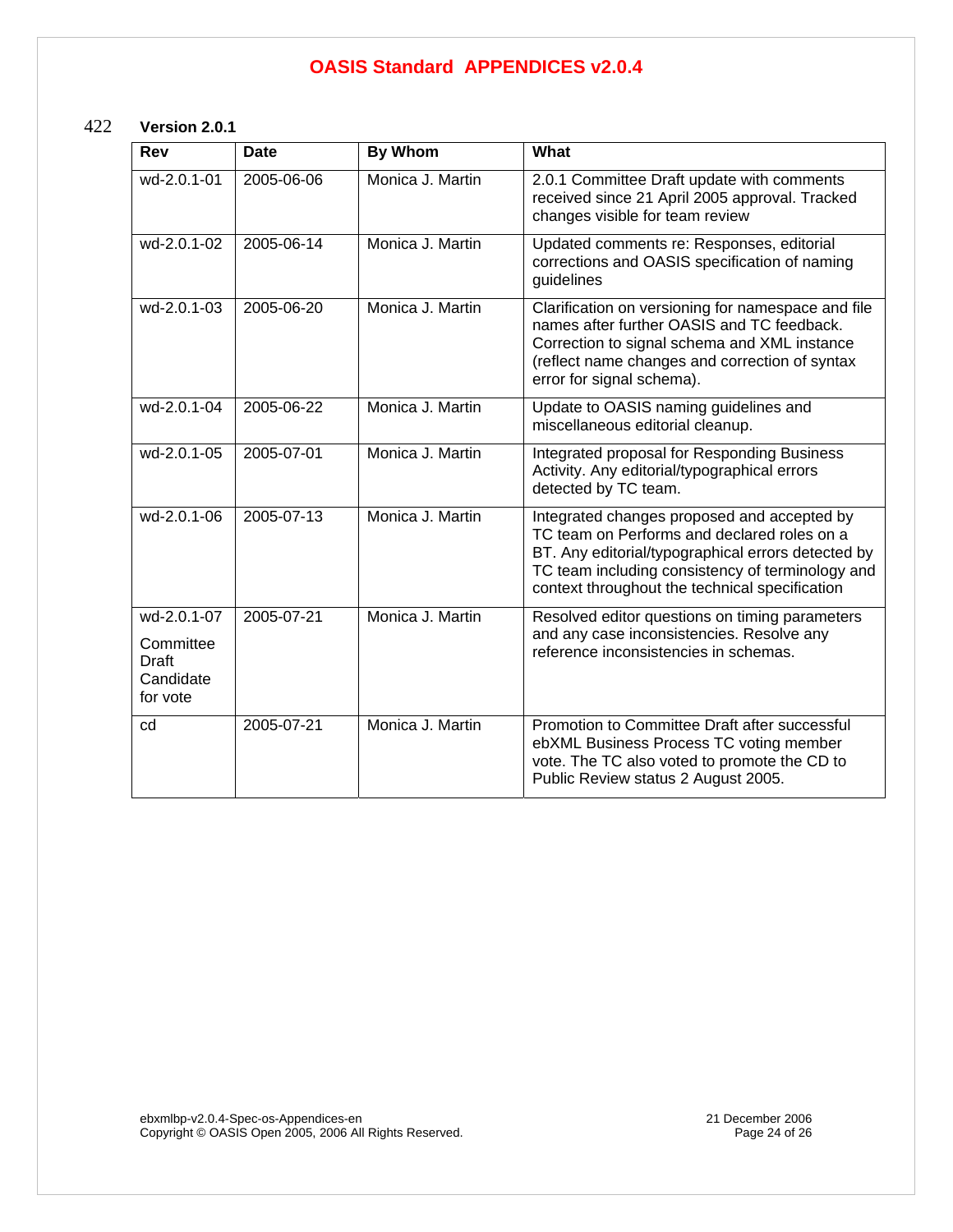#### 423 **Version 2.0.1 (continued)**

#### 424

| <b>Rev</b>                                                                                                                             | Date       | <b>By Whom</b>   | What                                                                                                                                                                                                                     |
|----------------------------------------------------------------------------------------------------------------------------------------|------------|------------------|--------------------------------------------------------------------------------------------------------------------------------------------------------------------------------------------------------------------------|
| pr-2.0.1-<br>diff01<br>(commented                                                                                                      | 2005-11-14 | Monica J. Martin | Integrated changes as a result of 60-day public<br>review that ended 15 October 2005.                                                                                                                                    |
| copy)                                                                                                                                  |            |                  |                                                                                                                                                                                                                          |
| pr-2.0.1-<br>diffO2<br>(commented<br>copy that<br>includes<br>redlines for<br>diff01 and<br>$diffO2$ ).<br>Changes<br>accepted<br>r02. | 2005-11-21 | Monica J. Martin | Integrated minor composability editorial changes<br>to Sections 2.3, 2.4 and 3. Part of 60-day public<br>review comments and from TC members.<br>Updated BPMN diagrams reflecting BPMN team<br>comments and suggestions. |
| pr-2.0.1-<br>diff <sub>03</sub><br>(Changes<br>accepted<br>r03)                                                                        | 2006-01-02 | Monica J. Martin | Final changes on OASIS template, BPMN<br>diagram updates, and descriptive changes from<br>public review comments.                                                                                                        |
| pr-2.0.1-<br>diff <sub>04</sub><br>(Changes<br>accepted                                                                                | 2006-01-11 | Monica J. Martin | Updated text proposed and accepted on<br>Appendix D for recursion and optionality by ebBP<br>Team 10 January 20006. This is the PR<br>Candidate to accept Public Review Comments                                         |
| r04)                                                                                                                                   |            |                  | from 60-day review.                                                                                                                                                                                                      |

425